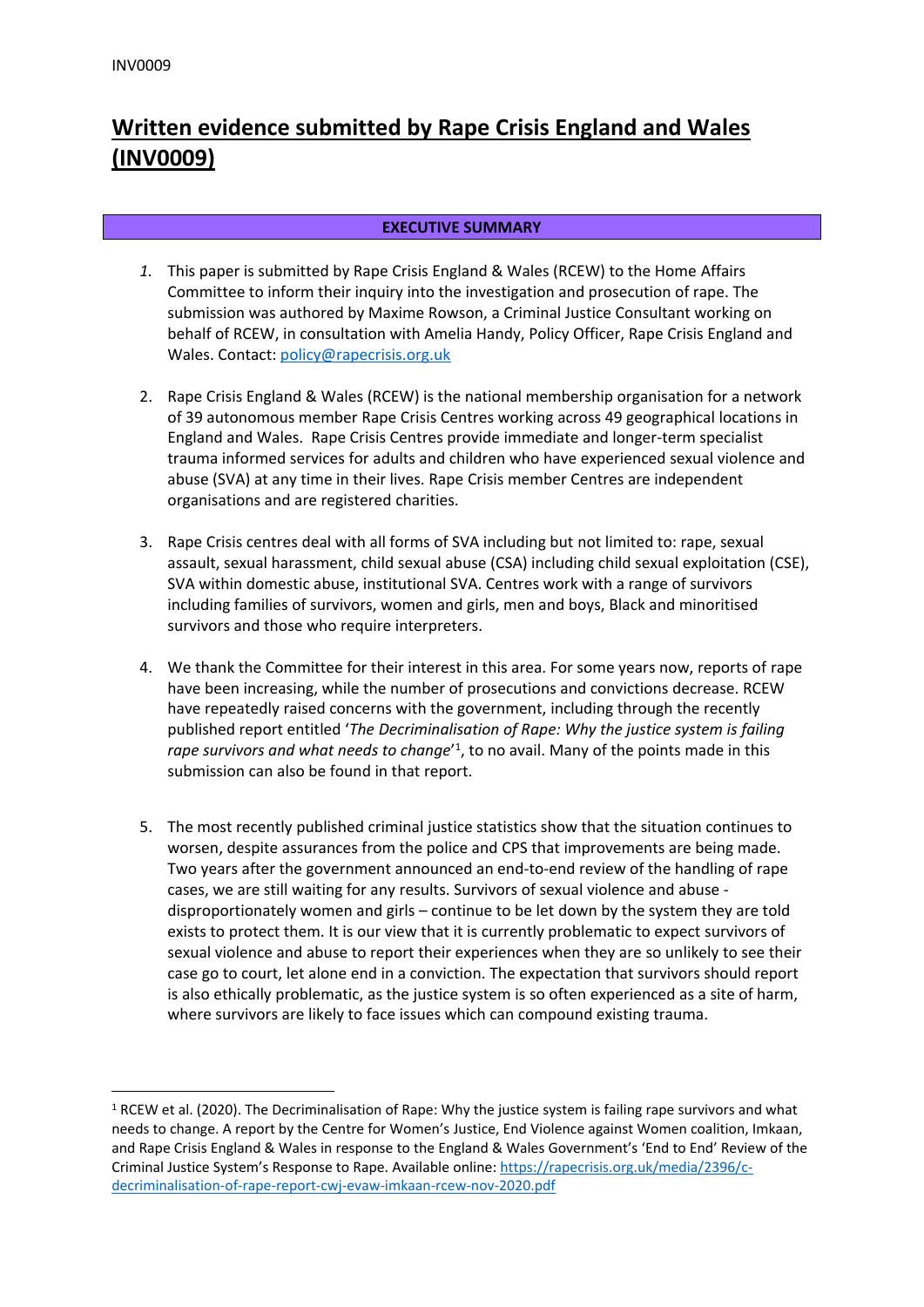- 6. There are several points in the criminal justice system at which cases can 'fall out' of the system, leading to low prosecution and conviction rates:
- i. Victim-survivors withdrawing their support for a prosecution (pre- or post- charge)
- ii. Police/CPS not charging a case (police NFA)
- iii. CPS discontinuing a case which has been charged
- iv. A jury acquitting a defendant.
	- 7. The reasons for cases 'dropping out' at each stage are not always distinct. Many issues overlap and can impact cases at multiple stages of the criminal justice process. Therefore, in this submission we set out key issues which are impacting on rape prosecution and/or conviction rates, in no particular order.
	- 8. In summary, it is the belief of RCEW that the key issues to be addressed to improve the prosecution and conviction of rape (and other sexual offences) are:
	- **[Obstacles](#page-1-0) [in](#page-1-0) [prosecuting](#page-1-0) [the](#page-1-0) [\(often](#page-1-0) [private\)](#page-1-0) [offence](#page-1-0) [of](#page-1-0) [rape](#page-1-0) [in](#page-1-0) [an](#page-1-0) [adversarial](#page-1-0) [legal](#page-1-0) [system,](#page-1-0) [including](#page-1-0) [the](#page-1-0) [position](#page-1-0) [of](#page-1-0) [victim-survivors](#page-1-0) [as](#page-1-0) ['witnesses'](#page-1-0) [to](#page-1-0) [cases.](#page-1-0)**
	- **[The](#page-3-0) [impact](#page-3-0) [of](#page-3-0) [the](#page-3-0) [Henriques](#page-3-0) [report](#page-3-0) [and](#page-3-0) [the](#page-3-0) [policy](#page-3-0) [of](#page-3-0) [disbelieving](#page-3-0) [complainants](#page-3-0)**
	- **[The](#page-4-0) [impact](#page-4-0) [of](#page-4-0) [austerity](#page-4-0)**
	- **[The](#page-5-0) [under-resourcing](#page-5-0) [and](#page-5-0) [poor](#page-5-0) [commissioning](#page-5-0) [of](#page-5-0) [specialist](#page-5-0) [sexual](#page-5-0) [violence](#page-5-0) [and](#page-5-0) [abuse](#page-5-0) [support](#page-5-0) [services](#page-5-0)**
	- **[Recurring](#page-7-0) [issues](#page-7-0) [at](#page-7-0) [the](#page-7-0) [level](#page-7-0) [of](#page-7-0) [police](#page-7-0) [decision-making,](#page-7-0) [including](#page-7-0) [inappropriate](#page-7-0) [NFA](#page-7-0) [decisions](#page-7-0) [and](#page-7-0) [the](#page-7-0) [misapplication](#page-7-0) [of](#page-7-0) [the](#page-7-0) [law](#page-7-0) [on](#page-7-0) [corroboration](#page-7-0)**
	- **[Unequal](#page-8-0) [access](#page-8-0) [to](#page-8-0) [rights](#page-8-0) [and](#page-8-0) [freedoms](#page-8-0)**
	- **[Education](#page-9-0) [and](#page-9-0) [awareness](#page-9-0) [of](#page-9-0) [sexual](#page-9-0) [violence](#page-9-0) [and](#page-9-0) [abuse](#page-9-0)**
	- **[Recovery](#page-10-0) [and](#page-10-0) [disclosure](#page-10-0) [processes](#page-10-0)**
	- **[The](#page-12-0) [merits-based](#page-12-0) [approach](#page-12-0) [to](#page-12-0) [charging](#page-12-0)**
	- **[The](#page-12-1) [option](#page-12-1) [to](#page-12-1) ['offer](#page-12-1) [no](#page-12-1) [evidence'](#page-12-1) [in](#page-12-1) [sexual](#page-12-1) [offence](#page-12-1) [trials](#page-12-1)**

# <span id="page-1-0"></span>**Obstacles in prosecuting the (often private) offence of rape in an adversarial legal system**

- 9. As set out in the recent report authored by RCEW in partnership with other key VAWG sector organisations,<sup>2</sup> the very nature of rape  $-$  an act usually taking place in private and hanging on the presence (or provability) of consent – poses very specific and significant obstacles for conviction in our legal system. Key issues include:
- **Privacy**: "Given the sexual nature of the offence, it will often take place in private, the complainant and defendant (or defendants) being the only persons present. There are very rarely any eye-witnesses to the offence itself, able to corroborate either the complainant or the defendant's account as to what has unfolded. Indeed, there will more often be no independent evidence at all which corroborates the complainant's account as to the circumstances of the sexual encounter. At best, there may be circumstantial evidence which supports what the complainant is saying: evidence which, for example, provides a picture of the complainant's physical or mental state before and/or after the attack; or there may be evidence which is broadly supportive of her credibility, or undermines the suspect's credibility".<sup>3</sup>

<sup>2</sup> Ibid.

 $3$  Ibid, p22.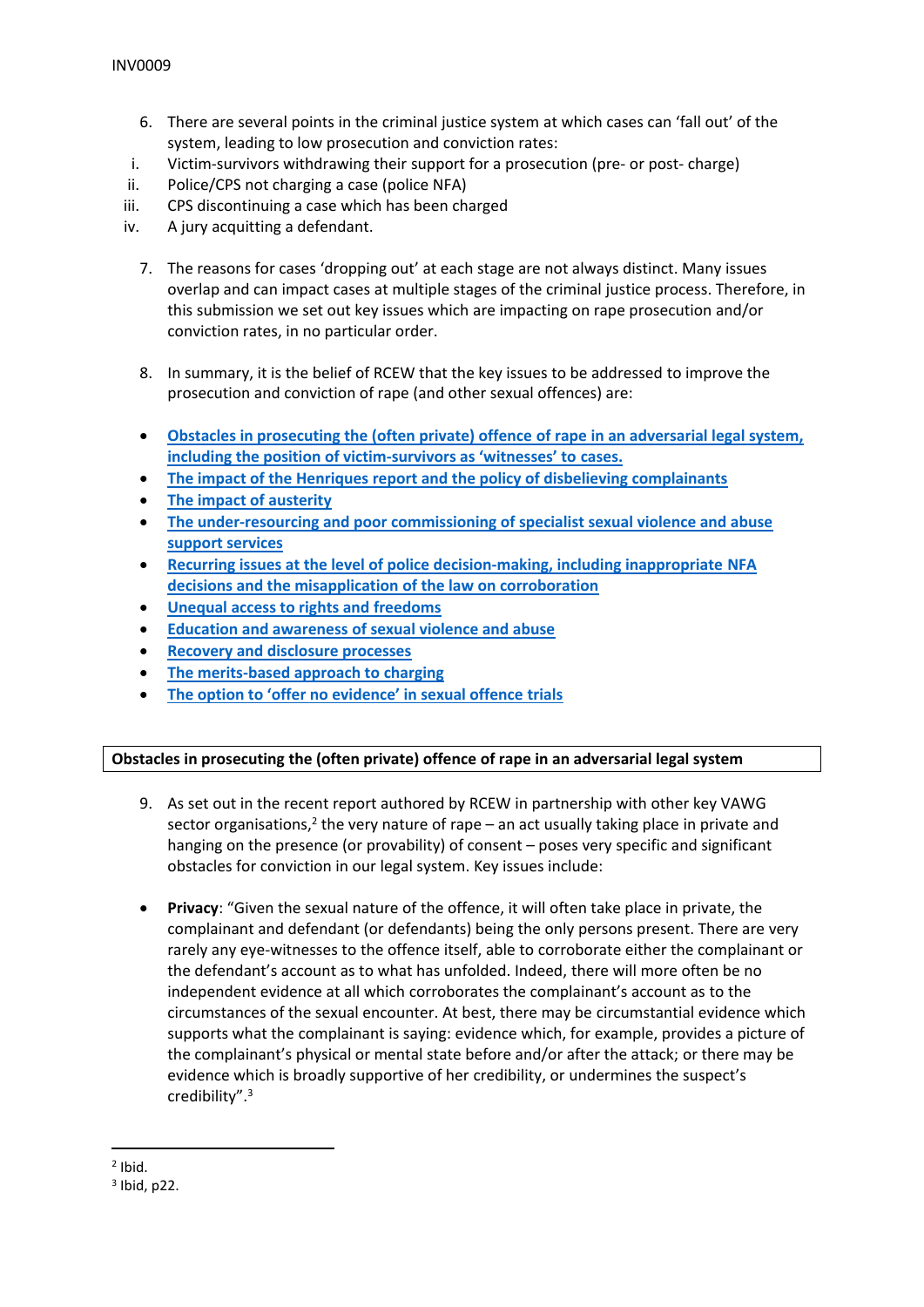- **An adversarial system adjudicating criminal allegations**: "At the heart of an adversarial trial is a competition between two advocates, each seeking to convince a jury that they have 'won their case'. The jury's role is then to assess the evidence it has heard, which may be limited, and decide whether the prosecution has proven its case. It cannot compel further evidence or in any way investigate deeper". In contrast, "jurisdictions which have an inquisitorial system approach criminal cases differently: the court, or a part of the court, will be actively involved in investigating the facts of the case. Once the court believes that it has investigated fully, it will decide on its own version of events, and reach a verdict accordingly".<sup>4</sup>
- 10. It should be remembered, too, that in our adversarial system the defence does not have the same duty of candour as the prosecution. Although the prosecution will always be arguing just one side of the case at trial – advocating that the defendant is guilty – both the police and the prosecution are actually required by law to ensure that the facts of the case are extensively, and fairly, investigated, and that any evidence available which might assist as well as undermine the defence case is disclosed to the defendant, who may choose to rely on that evidence in court. The defendant's legal team does not have the same responsibility. While the defendant's lawyers have a duty not to positively mislead the court by advocating that any evidence is true which they know categorically to be false, they do not have an active duty to investigate whether their client is telling the truth, or make known to the prosecution or the court anything which might undermine the defendant's account".<sup>5</sup>
- **Lay juries**: As an 'indictable only' offence, rape cases can only be decided by a lay jury, rather than a magistrates' bench, judge or other specialist assessors. However, "we do not 'vet' potential jurors in this jurisdiction, nor is any specialist expertise or understanding required to serve on a jury, no matter what the nature of the case". "It has been widely accepted by criminal justice bodies that many members of the public continue to believe in long-standing 'myths and stereotypes' relating to rape, which do not correspond with reality, result in disbelief of victims-survivors, and are now out-dated in the eyes of the law. One very significant obstacle for the prosecution when seeking to prove its case is therefore that juries may arrive at court with preconceptions – about how a 'true' victim will behave in the aftermath of a rape, for example – which may be based on stereotype rather than evidence".<sup>6</sup>
- **The burden and standard of proof:** The prosecution bears an exceptionally high burden of proof in rape cases. "Whereas in some other types of legal cases, a court must only be convicted on the 'balance of probabilities', the jury in a criminal case must be satisfied that it is sure of the defendant's guilt. In guidance formerly provided to juries, it was said that they should be sure beyond any reasonable doubt. Taken literally therefore, this test means that it is not sufficient for a jury of 12 decision makers to believe that the complainant is more likely than not telling the truth and the sexual encounter was non-consensual: they must be convinced".<sup>7</sup>
- 11. Taken together, these elements of our criminal justice system as we know pose significant challenges for prosecutors in achieving convictions. There is often not a clear correlation

<sup>4</sup> Ibid, p22.

<sup>5</sup> Ibid, p22.

<sup>6</sup> Ibid, p23. See also: Baird et al. (2016). Seeing is Believing: The Northumbria Court Observers Panel. Report on 30 rape trials 2015-6. Available online: [http://www.northumbria-pcc.gov.uk/v2/wp](http://www.northumbria-pcc.gov.uk/v2/wp-content/uploads/2017/02/Seeing-Is-Believing-Court-Observers-Panel-Report.pdf)[content/uploads/2017/02/Seeing-Is-Believing-Court-Observers-Panel-Report.pdf.](http://www.northumbria-pcc.gov.uk/v2/wp-content/uploads/2017/02/Seeing-Is-Believing-Court-Observers-Panel-Report.pdf)

<sup>7</sup> See note 1, p25.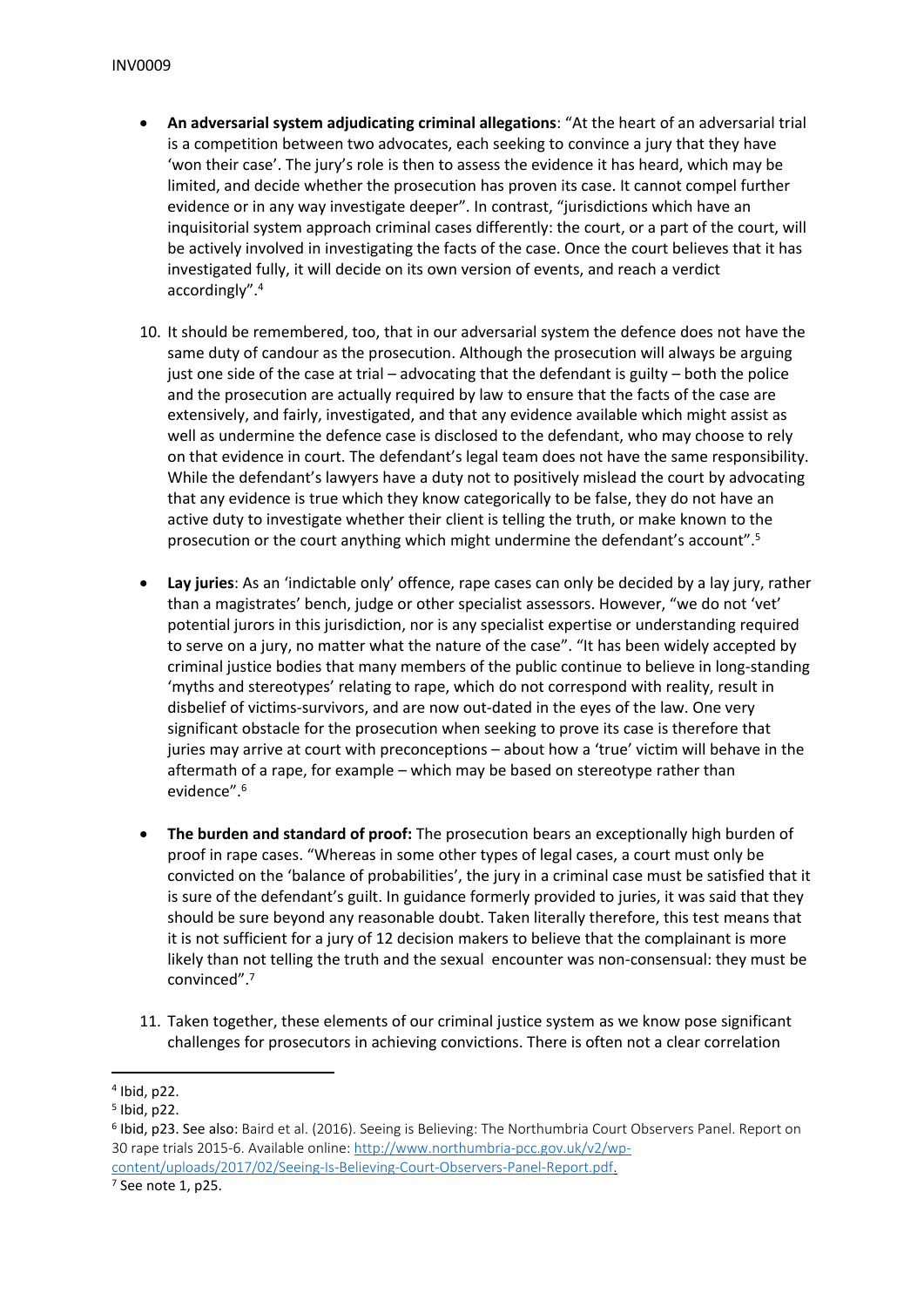between the merits of a case, and a jury's verdict. What is more, our traditional adversarial system of jury trials effectively requires or at least incentivises Defence advocates to approach rape cases by seeking to destroy a complainant's credibility in as many ways as possible after she has given evidence in the stand. Our system leaves advocates very little choice but to do so, if they are to represent what they believe are their clients' best interests. In some trials, a defendant may not even be called to give evidence, which is his right, in which case it may only be the complainant's account which is subjected to this degree of scrutiny".<sup>8</sup>

# <span id="page-3-0"></span>**The impact of the Henriques report and the policy of disbelieving complainants**

- 12. As set out in the 'Decriminalisation of Rape' report: "the obstacles outlined above have always made it *particularly* difficult for victim-survivors who are already vulnerable or disadvantaged to receive the support of the police and/or CPS in proceeding with a complaint. When a victim-survivor's credibility is considered so fundamental to winning a rape or serious sexual offences trial, victim-survivors who do not fit the 'mould' of a credible victim – because of their age, their outward presentation, their social skills, a disadvantaged background, or a learning/ mental health disability – are the least likely to see justice served…A considerable amount of work has taken place, in previous decades, to tackle that culture. The development – particularly since 2002 – of specialist sexual offences units, staffed by officers trained to respond to complaints of rape appropriately, has helped in that regard. In the years 2011 to 2014, moreover, a series of controversies caused policymakers to take stock of the way in which the criminal justice system responds to the most vulnerable victim-survivors complaining of serious sexual abuse".<sup>9</sup>
- *13.* However, this work is not easy to undo, as demonstrated by the publication of the Henriques report - in particular, Sir Richard's recommendations that police forces abandon the presumption of belief in victim-survivors of serious sexual offences, and abolish the use of the term 'victim' when dealing with such complaints. We strongly disagree with the view that Sir Richard reached, from his review of the Operation Midland investigation, that: *'It is clearly unacceptable practice to falsely state a belief for the purpose of encouraging witnesses to come forward'.*
- 14. It is hard to imagine how asserting a presumption of belief in the first instance in other words, at the point of reporting – and thereby encouraging victim-survivors and witnesses to come forward can possibly in itself cause harm. A presumption of belief – in our submission – does not mean failing to investigate the facts, fairly and diligently, after that crime has been recorded.
- 15. Instead, abolishing the presumption of belief is likely to result in some genuine rape allegations not even being recorded, let alone prosecuted. It is also likely to send a clear message to the police that they should approach complaints of rape and other sexual offences with scepticism which – as history tells us – leads to a high attrition rate and fewer complaints being properly investigated, or prosecuted. As one senior police officer quoted in Sir Richard's report noted:

<sup>8</sup> See note 1, p23.

<sup>&</sup>lt;sup>9</sup> See note 1, p24-26, for a fuller overview.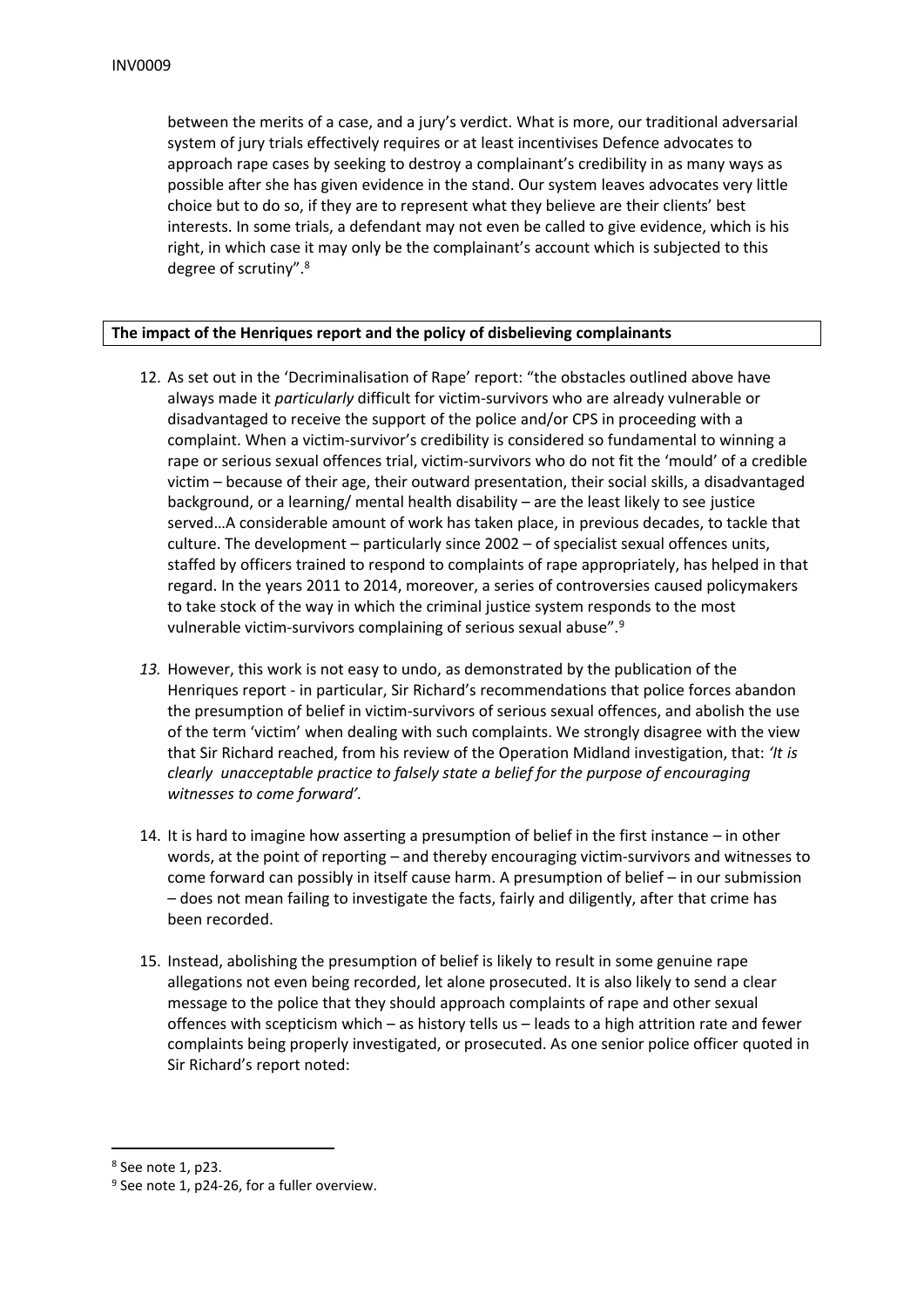'If we don't acknowledge a victim as such, it reinforces a system based on distrust and disbelief. The police service is the conduit that links the victim to the rest of the criminal justice system; there is a *need to develop a relationship and rapport with a victim (particularly in challenging and complex cases) in order to achieve the best evidence possible. Police officers and police staff investigators* through their roles are required to deal with the emotional turmoil often presented by a victim and to *determine what is relevant to the complaint that has been made. The term "victim" features in important legislation, statutory guidance, the policies of the police and CPS. To remove this and replace it with the word 'complainant' will have a significant detrimental effect on the trust victims now have in the authorities and fundamentally damage the efforts of many organisations re-built over the years'<sup>10</sup> .*

- 16. As set out in our 2020 report: "we believe that Sir Richard's report has already had a damaging impact on the culture within the police, and may explain in part why the rate of referrals by the police in the context of rape and serious sexual offence cases is continuing to decline".<sup>11</sup>
- 17. Recent findings that have emerged from Operation Bluestone, where independent academics scrutinised Avon and Somerset Constabulary under the exemplary leadership of Sarah Crew, showed that police forces have a de facto "credibility unit" for those who allege rape. Contrary to the concerns of Sir Richard Henriques, there is evidence of a culture of *dis*belief from the outset of rape investigations.

# <span id="page-4-0"></span>**The impact of austerity**

- 18. As set out in our 2020 report, the impact of austerity has inevitably had an impact on the ability of publicly funded organisations to carry out their functions with limited resources. "The numbers of rapes recorded by the police have grown steadily over the past three decades, and indeed increased exponentially since 2017, reaching their highest ever volume. Meanwhile, police forces, the CPS, Prosecuting Counsel, frontline sexual violence and abuse services, and courts alike have all had to manage their caseloads with increasingly limited resources, in the aftermath of public sector cuts that have taken effect since 2010, and increasing demand in this period.
- 19. The effects of reduced resources can be seen at a number of levels, including:
- $\circ$  Serious under-resourcing of support services ISVA and therapeutic services, for example for victim-survivors, due to reduced funding for the women's sector, making it all the more challenging for victim-survivors to report to the police and persist with their complaints (discussed further below);
- o Police forces in some areas closing down specialist sexual offences units, leaving a mix of specialist and non-specialist officers to work on rape cases without sufficient experience;
- o Basic policing errors and investigative steps being missed;
- $\circ$  Negative charging decisions being made prematurely, and cases 'prioritised' or 'deprioritised' as a means of coping with overwhelming volumes;
- o Extraordinary delays;

<sup>10</sup> Sir Richard Henriques. (2016). An Independent Review of the Metropolitan Police Service's handling of nonrecent sexual offence investigations alleged against persons of public prominence. Available online: [https://www.met.police.uk/SysSiteAssets/foi-media/metropolitan-](https://www.met.police.uk/SysSiteAssets/foi-media/metropolitan-police/disclosure_2019/april_2019/information-rights-unit---the-henrique-review)

[police/disclosure\\_2019/april\\_2019/information-rights-unit---the-henrique-review.](https://www.met.police.uk/SysSiteAssets/foi-media/metropolitan-police/disclosure_2019/april_2019/information-rights-unit---the-henrique-review) <sup>11</sup> See note 1, p26.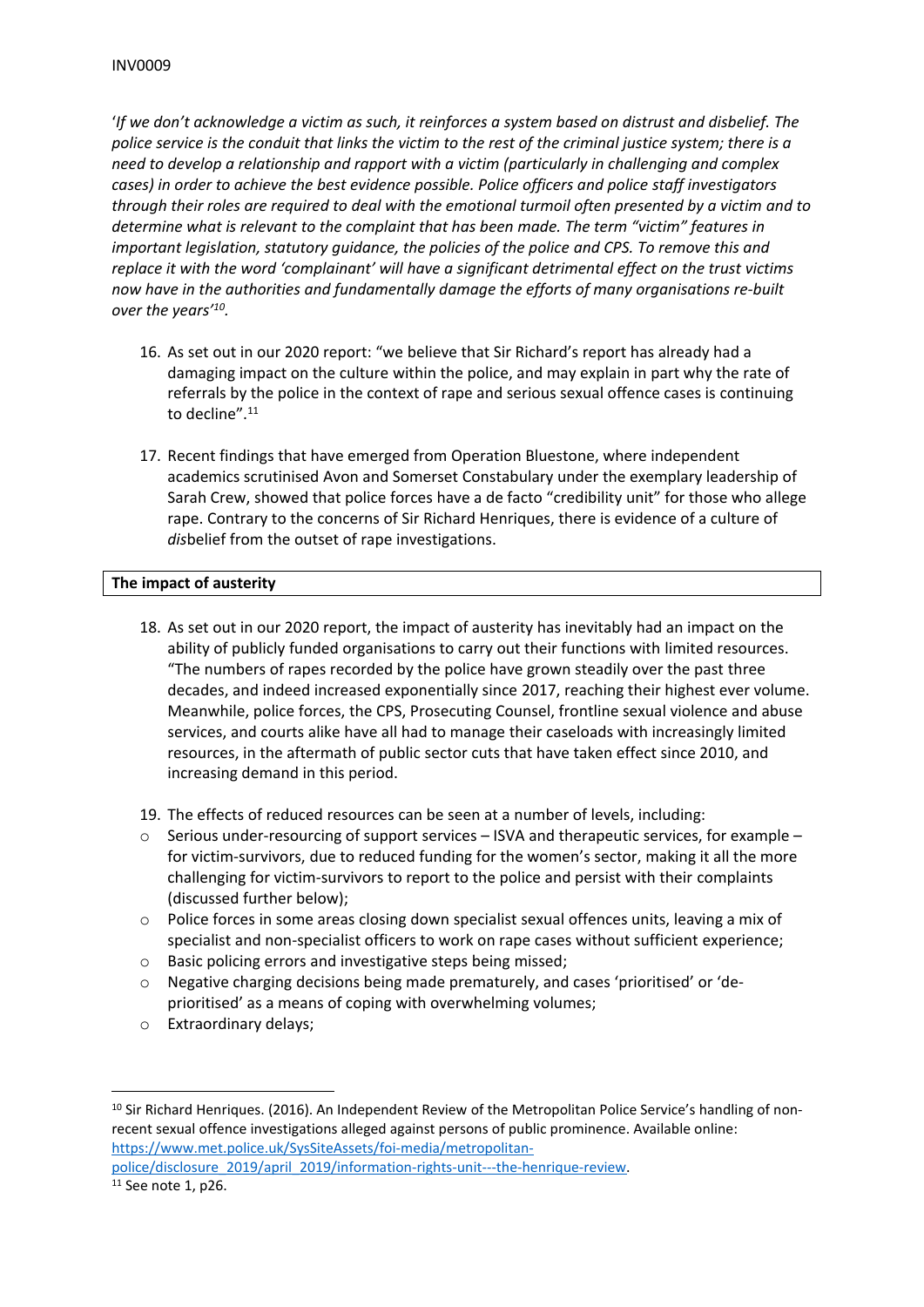- $\circ$  A large, and indeed increasing, proportion of victim-survivors withdrawing their complaints because they cannot face persisting in these circumstances when they feel so let down by the police process; and
- $\circ$  Cases being lost in the system closed or 'administratively finalised' for reasons of delay and no effort being made to monitor why this has happened".<sup>12</sup>
- 20. These issues have only been exacerbated by the impact of the Covid-19 pandemic on staffing levels and court closures. The future economic fallout of the pandemic is also a concern. With public money being utilised to deal with the pandemic, further austerity seems inevitable.

#### <span id="page-5-0"></span>**Under-resourcing and poor commissioning of specialist sexual violence and abuse support services**

21. Linked to the above point on the impact of austerity, is the need to properly fund and commission specialist sexual violence and abuse support services, to support those victimsurvivors who wish to report, through the (increasingly long) criminal justice process.

#### **The importance of specialist sexual violence and abuse services**

- 22. The sustainable and equitable provision of specialist SVA services is essential. Rape Crisis services are specialist because SVA is their primary focus. They are unique and different from 'general support' services that may provide support or interventions for survivors or perpetrators.<sup>13</sup> Specialist sexual violence and abuse services are independent of the state, delivered 'by and for' the users and communities they aim to serve and delivered by expert staff with an in-depth knowledge of SVA. Specialist services respond to the needs and experiences of individual survivors by: delivering gender-specific services; upholding rights; providing holistic support that meets survivors' needs (including those relating to safety, their children, health, housing, finances and justice); and providing unique empowerment. They believe and listen to survivors, and respect their voices within service delivery and development.
- 23. There is ample evidence to show the importance of specialist support services<sup>14</sup>, including the findings of the University of Birmingham's recent study into the contribution of the voluntary sector to mental health crisis care.<sup>15</sup> The findings identify that the voluntary sector is crucial in any mental health response, plugging gaps in provision of statutory care, and providing a 'longer-term holistic…compassionate and human'<sup>16</sup> alternative to the poor quality sometimes found in non-voluntary crisis care services:

<sup>12</sup> See note 1, p27.

<sup>&</sup>lt;sup>13</sup> Explanatory Report to the Council of Europe Convention on preventing and combating violence against women and domestic violence Istanbul, 11.V.2011. Available online: [https://rm.coe.int/16800d383a.](https://rm.coe.int/16800d383a)

<sup>14</sup> See for example: RCEW. (2018). All-Party Parliamentary Group on Sexual Violence report into the Funding and Commissioning of Sexual Violence and Abuse Services. Available online:

[https://rapecrisis.org.uk/media/1914/appgreportfinal.pdf;](https://rapecrisis.org.uk/media/1914/appgreportfinal.pdf) Women's Resource Centre. (2011). Hidden Value: Demonstrating the Extraordinary Impact of Women's Voluntary & Community Organisations. Available online: [https://www.wrc.org.uk/Handlers/Download.ashx?IDMF=4222e0eb-c528-48c8-a56c-d10db4fd3fb0;](https://www.wrc.org.uk/Handlers/Download.ashx?IDMF=4222e0eb-c528-48c8-a56c-d10db4fd3fb0) Dayson et al. (2018). The value of small: *In-depth research into the distinctive contribution, value and experiences of small and medium-sized charities in England and Wales.* Available online:

[https://www.lloydsbankfoundation.org.uk/we-influence/the-value-of-small.](https://www.lloydsbankfoundation.org.uk/we-influence/the-value-of-small)

<sup>&</sup>lt;sup>15</sup> Newbigging, K. et al. (2020). The contribution of the voluntary sector to mental health crisis care: a mixedmethods study. *Health Services and Delivery Research, 8.29.*

<sup>16</sup> Ibid*,* p2.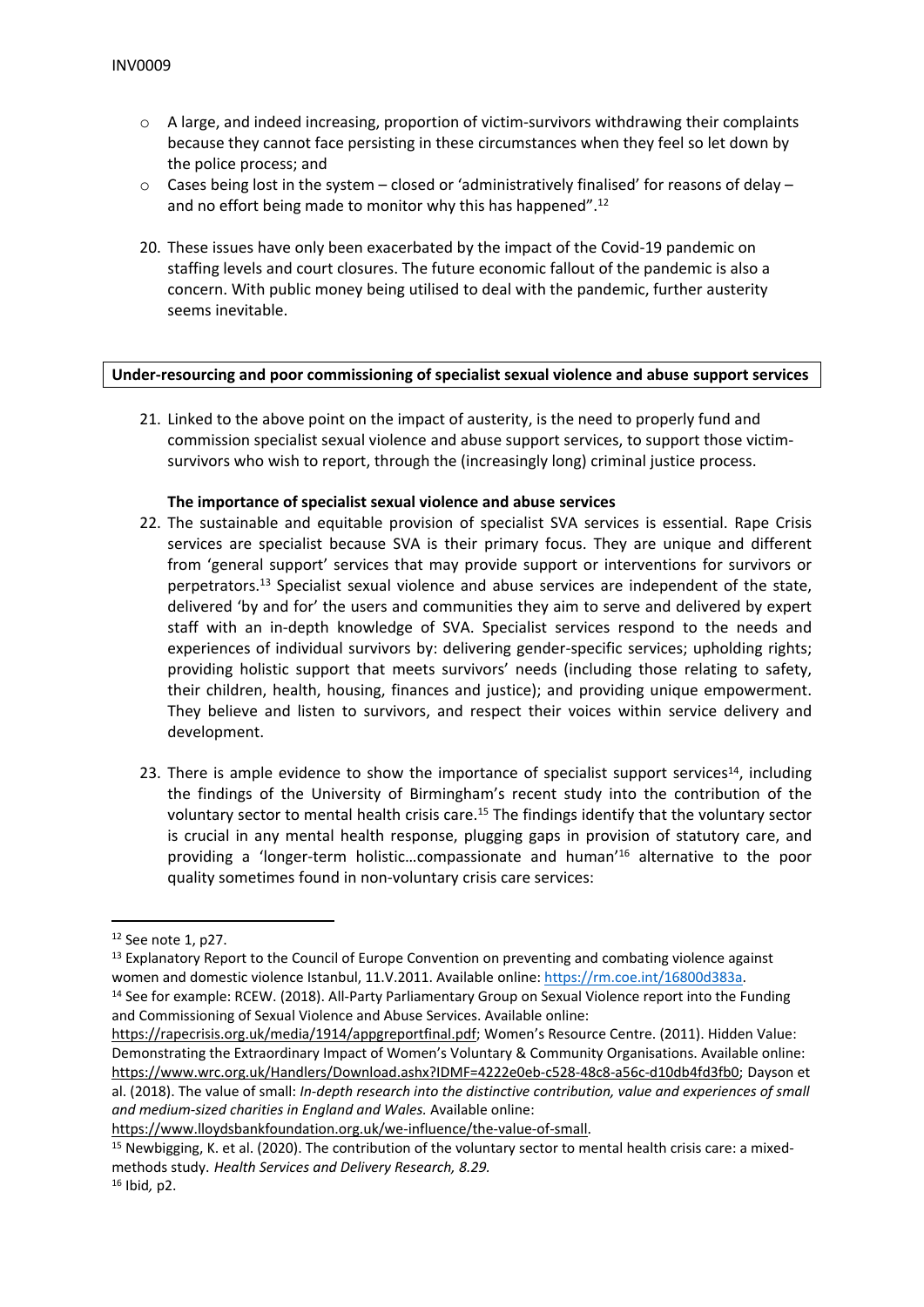*"…the voluntary sector is attractive and acceptable to people in a crisis; has social value; and can potentially address the complex interactions between mental health, inequality and socio-economic conditions….the voluntary sector can provide a cost-effective alternative to public sector provision, particularly inpatient care. However, the understanding and awareness of the contribution is not fully* realised and the voluntary sector can be viewed as 'a bit player' in the provision of crisis care".<sup>17</sup>

- *24.* The report highlights the need for all public sector organisations to give recognition to the expertise within the voluntary sector, as well as the need for sustainable funding in voluntary sector crisis care provision - including user-led organisations and grassroots community organisations who possess local knowledge and engage with their communities.<sup>18</sup>
- 25. Specialist SVA voluntary sector services are perennially at risk within the funding landscape, as explored further below. Specialist services are often undercut by general support services who can compete on cost but not on meeting survivors' needs. This inevitably impacts on victim-survivors ability to navigate, and continue to engage, with the criminal justice process.

# **Funding and commissioning issues**

- 26. As set out above, specialist by and for services supporting survivors of SVA are essential. Yet the VAWG sector, and the SVA sector in particular, continues to face a funding crisis. Women in some areas are being placed on waiting lists for counselling in some areas for up to a year, making the new CPS guidance on Pre-Trial Therapy moot. In the year to 31st March 2020, RCEW member centres:
- Provided over 775,000 sessions of specialist SVA counselling, support and advocacy.
- $\cdot \cdot$  Handled nearly 195,000 telephone and online contacts, for over 66,000 individual survivors.
- 27. Despite this, there were 8,444 individual survivors on Rape Crisis member centre waiting lists in March 2020.
- 28. The COVID-19 pandemic will have lasting impacts on the VAWG sector as women and girls experiencing SVA reach out for help well into the next decade. At present, court backlogs mean that specialist sexual violence and abuse services are supporting victim-survivors for longer, and more intensively, as both the lockdown and the impact of being in the criminal justice system for even longer, takes its toll on individuals.
- 29. The Equality Act 2010 places duty on local authorities to make decisions of a strategic nature about how to exercise its functions to reduce inequalities - requiring local authorities to ensure appropriate provision of services addressing the needs of those falling within the protected characteristics of the Equality Act 2010.
- 30. Both the Istanbul Convention and the Human Rights Act 1998 include an understanding of specific forms of VAWG and discrimination faced by women that must be addressed through specialist and dedicated provision. The Convention requires states to deliver, in an adequate geographical distribution, the full range of immediate, short- and long-term specialist support services for all women and children experiencing VAWG – including rape crisis centres as well as refuge services, helplines, therapeutic support, advocacy work, other intensive individualised and group support in women only safe spaces.

<sup>17</sup> Ibid*,* p13.

<sup>18</sup> Ibid*,* p13.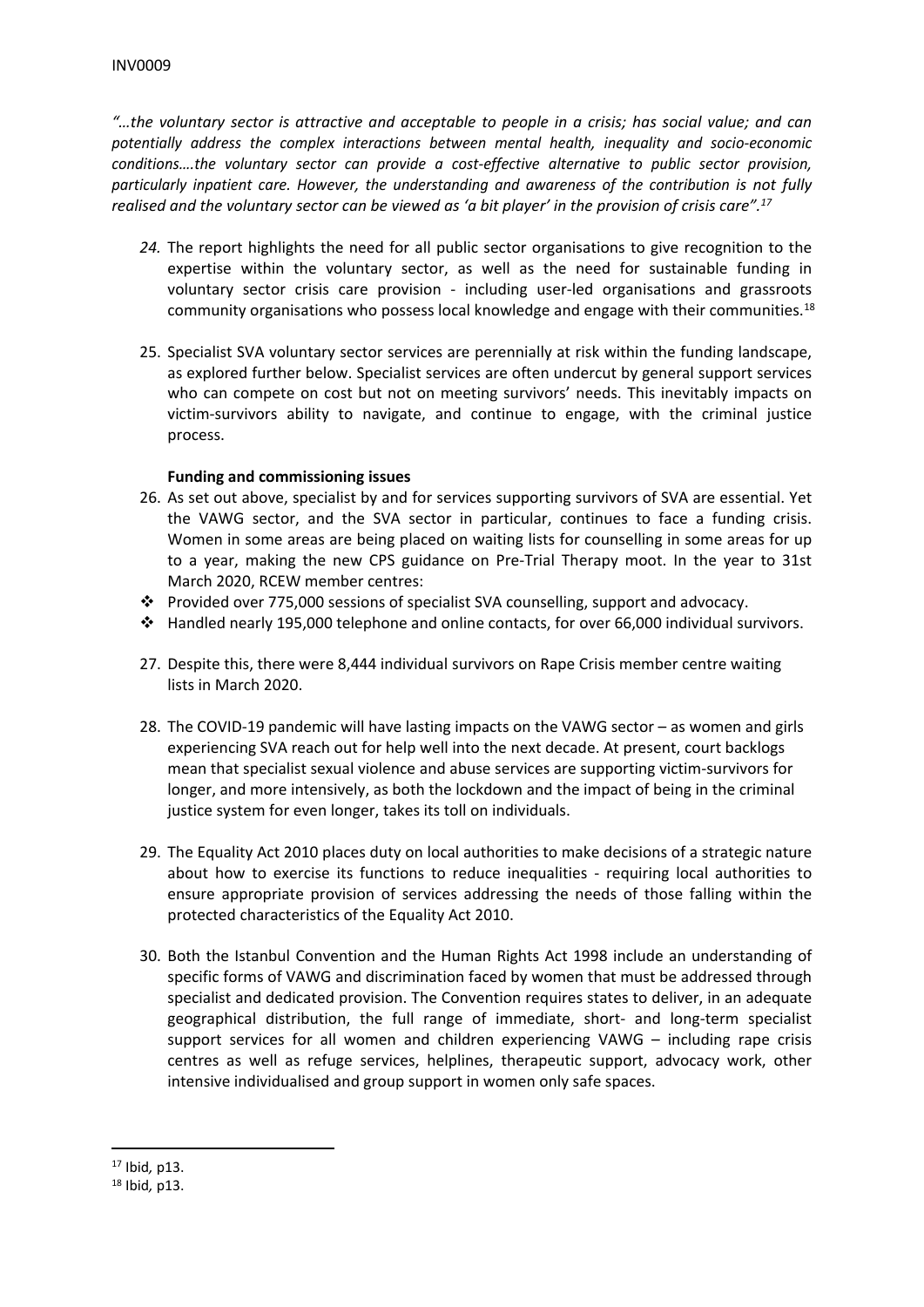- 31. The current funding model for specialist SVA provision is not working. Given the number of commissioners responsible for funding the SVA sector, some issues are specific to each funder, however there are key issues which cut across commissioner type. RCEW authored the recent report of the APPG on Sexual Violence which looks specifically at the funding and commissioning of the SVA sector. For brevity, we do not repeat the key issues here, but would recommend that the Committee absorb this report in its entirety.<sup>19</sup> For summary, key issues are:
- o Short-term funding models
- o Commissioners not recognising the social value of specialist support
- o Commissioners not understanding survivors needs
- $\circ$  Competitive tendering, whereby the 'by and for' expert sector are part of the social economy of provision and do not compete on an equal footing in an open 'market'.
- $\circ$  Pressures on specialist by and for sexual violence and abuse services to merge with larger, non-specialist, providers or domestic abuse services.
- o Gaps in funding and specialist provision for Black and minoritised women and girls, and women and girls with additional and complex needs.
- 32. With more survivors speaking out about SVA that ever before, it is vital that there are specialist voluntary sector services available to them at the point of need. To fail, is to unethically ask survivors to come forward to be met by a waiting list of up to 14 months to access specialist support, or worse, a closed waiting list and no way to access support.

#### <span id="page-7-0"></span>**Recurring issues at the level of police decision-making**

- 33. As set out in our 2020 report, the Centre for Women's Justice a legal charity specialising in holding the state to account in relation to violence against women and girls – has, through its work with clients including women's sector organisations and survivors of sexual violence and abuse, identified a number of *recurring* errors in police decision-making or procedure in rape and serious sexual offence cases. These issues may explain in part why so many rape cases are being 'NFA'd' by the police. In summary, the following key issues appear to be common in rape investigations:
- **Police not interviewing complainants, or suspects before reaching a charge or NFA decision**;
- **Police officers failing to follow up on other lines of enquiry**;
- **Police officers taking a sceptical approach at the point of reporting**, which dissuades women from pursuing their complaint, and/ or contributes to lines of enquiry being missed (see also our analysis of the impact of the 'Henriques report', above);
- **Police not informing women of the Victims Right to Review procedure or of the reasons for an NFA decision**;
- **Police making NFA decisions inappropriately and not referring cases to CPS for charging decisions**. Legal guidance issued by the CPS reminds police officers that the CPS, and not the

<sup>19</sup> RCEW. (2018). All-Party Parliamentary Group on Sexual Violence report into the Funding and Commissioning of Sexual Violence and Abuse Services. Available online: <https://rapecrisis.org.uk/media/1914/appgreportfinal.pdf>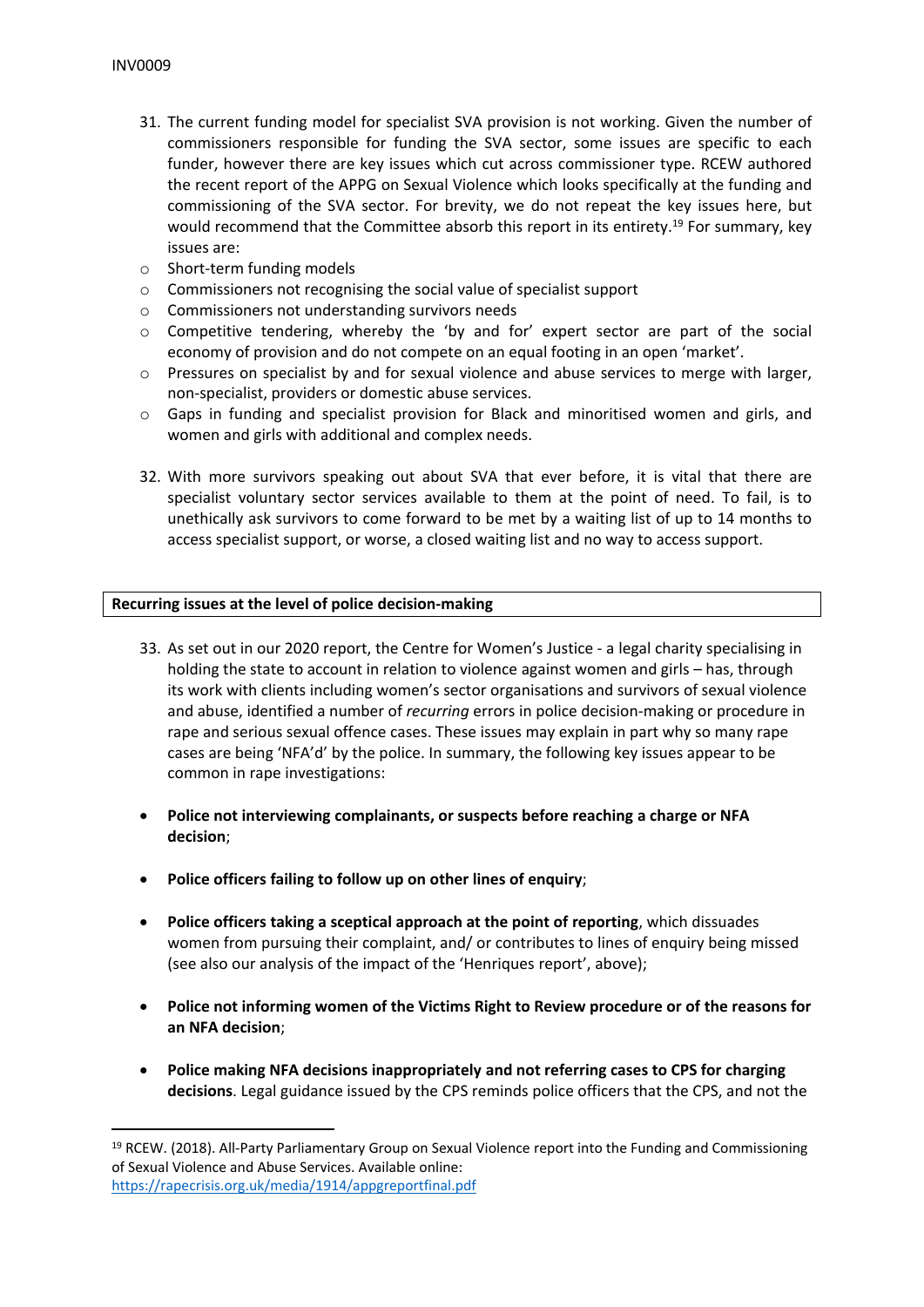police, should always be making charging decisions in cases which are evidentially or legally complex – which, arguably, encompasses the majority of rape cases, given that they tend to be inherently 'difficult' cases. In practice, however the rate of cases 'NFA'd by the police, without referring to the CPS, remains alarmingly high;

- **Police routinely misapplying the law on corroboration when assessing whether the case passes the evidential threshold for charge or referral to the CPS**. The law in relation to the need for corroboration is clear. By virtue of Section 32 Criminal Justice & Public Order Act 1994 Parliament abolished the need for the jury to be given a warning about convicting solely on the basis uncorroborated evidence in cases involving sexual offences. A credible account from a complainant can and should form the basis of a criminal prosecution. Moreover, in relation to the assessment of credibility the jury is given directions to counter the risk of stereotypes and assumptions about sexual behaviour and reactions to nonconsensual sexual conduct. Therefore, matters such as a delayed report to the police should not be treated by an investigating officer as undermining a complainant's credibility.
- 34. In 2020 however, CWJ conducted a review of more than 15 'NFA'd' cases where the law of corroboration had been misapplied. The review found a multitude of examples of the police erroneously stating the law on corroboration incorrectly and justifying lack of corroboration as a reason to take no further action. The misapplication of law highlighted here is linked, CWJ believe, to a broader over-sensitivity and excessive caution about rape and other sexual offences. It is also likely to prevent too many rape cases, which could be prosecuted, from proceeding to trial, given that corroborating evidence is so often lacking in rape cases because of the nature of the Crime".<sup>20</sup>
- 35. We welcome the announcement HMICFRS' plans to conduct a thematic inspection into rape in 2021/22 and hope that this inspection will uncover and take seriously these issues. However, we note that there are a long list of previous inspections and reports which have commented on the issues we highlight in this paper, with very little action following them to make real improvements.

# <span id="page-8-0"></span>**Unequal access to rights and freedoms**

- 36. Sexual violence and abuse violates the human rights of women and girls disproportionately, and bars them from accessing rights and freedoms on an equal basis with men.<sup>21</sup> Women and girls are currently not all treated the same, so how they experience violence  $-$  and access support, safety and justice  $-$  is not the same either. Their experiences will differ according to their background, access to resources, the sectors in which they work and many other factors that define their participation in society. Whilst all women and girls are affected by patriarchy, inequality and discrimination, women and girls will experience this differently according to their race, ethnicity, sexuality, sex, gender identity, disability, age, class, immigration status, caste, nationality, indigeneity, and faith.<sup>22</sup>
- 37. Major reform is needed to tackle the barriers to equal treatment and access that women and girls currently face. The principle of getting it right for Black and minoritised and

[cbea85f15fda.filesusr.com/ugd/2f475d\\_91a5eb3394374f24892ca1e1ebfeea2e.pdf](https://829ef90d-0745-49b2-b404-cbea85f15fda.filesusr.com/ugd/2f475d_91a5eb3394374f24892ca1e1ebfeea2e.pdf)

<sup>20</sup> See note 1, p28-29.

<sup>&</sup>lt;sup>21</sup> United Nations Declaration on the Elimination of Violence against Women, 1993.

<sup>&</sup>lt;sup>22</sup> Imkaan. (2018). From the Margin to the Centre: Addressing Violence against Women and Girls. Alternative Bill. Available online: [https://829ef90d-0745-49b2-b404-](https://829ef90d-0745-49b2-b404-cbea85f15fda.filesusr.com/ugd/2f475d_91a5eb3394374f24892ca1e1ebfeea2e.pdf)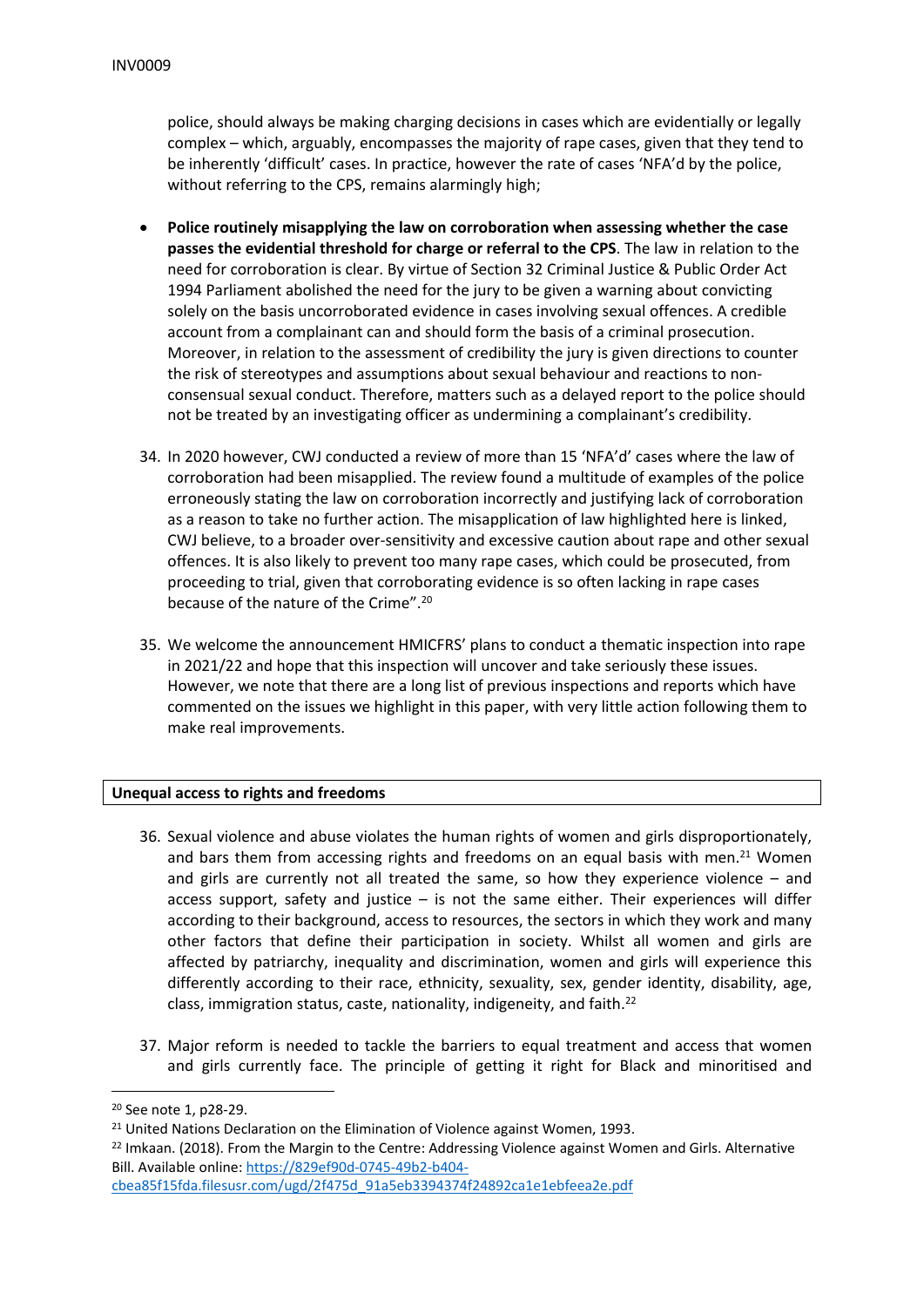marginalised women and girls ensures that we will get it right for all. Looking at the journeys of women and girls who have experienced SVA and experience oppression as a result of their race, ethnicity, socio-economic status, sexuality, and other identities, we know that far too often they will:

- Face discrimination when approaching statutory services, as their identities can place them in the category of 'other', which can result in systemic and perpetual exclusion.
- Receive inadequate provision from statutory services, or be turned away from services feeling judged, discriminated and disbelieved;
- Face greater fears that if they report SVA to statutory services then their children will be taken from them, or they may face deportation, detention and other 'policing' and surveillance controls<sup>23</sup>;
- Face increased conditions of vulnerability due to these institutional biases and structural inequalities. They are much more likely to face repeat victimisation, further violence and abuse, and trauma.
	- 38. Whilst these issues will dissuade marginalised women and girls from reporting their abuses in the first place, they will also impact on their ability to stay engaged with the criminal justice system. For example, in recent research into the experiences of people with learning disabilities who report rape or sexual assault to the police, it was found that without specialist support from properly trained professionals and intermediaries, victim-survivors with learning disabilities were unlikely to be seen as 'credible' or 'reliable' witnesses, impacting hugely on case outcomes.<sup>24</sup> To 'solve' the crisis in rape investigations and prosecutions for all victim-survivors, structural change is needed to tackle the barriers faced by some victim-survivors.

#### <span id="page-9-0"></span>**Education and awareness of sexual violence and abuse**

- 39. We welcome the recent changes to Relationships and Sex education in schools. The changes are long overdue and will go a long way in shifting attitudes and cultures of tolerance, normalisation and acceptance of SVA as part of women and girls' everyday lives. Education and awareness raising also needs to go beyond schools however. Without educating people, there will be no changes to conviction rates, as jurors deciding cases are ordinary members of the public. And before a case even gets in front of a jury, there are a lot of people to bypass with decision-making power over how a case progresses. If these people – police officers, prosecutors, solicitors, barristers, support workers, social workers and so on - are not fully aware of the dynamics and impact of sexual violence and abuse, it is unlikely that a case will ever make it to trial, as the current criminal justice statistics show. All professionals need proper training.
- 40. As set out in our recent report, we recognize "the judicial system as part of wider patriarchal society that frequently perpetuates the hyper-sexualisation of women and girls along with

<sup>&</sup>lt;sup>23</sup> We refer the Committee to the Victims' Commissioner's recent report, which further analyses these issues and makes recommendations for change under a new Victim's Law: Victims Commissioner. (2021). Victims Law Policy Paper: The Victims' Commissioner's proposals for a Victims Law. Available online: [https://victimscommissioner.org.uk/published-reviews/victims-law-policy-paper-the-victims-commissioners](https://victimscommissioner.org.uk/published-reviews/victims-law-policy-paper-the-victims-commissioners-proposals-for-a-victims-law/)[proposals-for-a-victims-law/](https://victimscommissioner.org.uk/published-reviews/victims-law-policy-paper-the-victims-commissioners-proposals-for-a-victims-law/)

<sup>&</sup>lt;sup>24</sup> Jobe, A. and Williams, H. (2020). Evaluation of the experiences of people with learning disabilities who report rape or sexual assault. Available online: [https://rctn.org.uk/wp-content/uploads/2020/09/Full-Report-](https://rctn.org.uk/wp-content/uploads/2020/09/Full-Report-Evaluation-of-the-experiences-of-people-with-learning-disabilities-who-report-rape-or-sexual-assault.pdf)[Evaluation-of-the-experiences-of-people-with-learning-disabilities-who-report-rape-or-sexual-assault.pdf.](https://rctn.org.uk/wp-content/uploads/2020/09/Full-Report-Evaluation-of-the-experiences-of-people-with-learning-disabilities-who-report-rape-or-sexual-assault.pdf)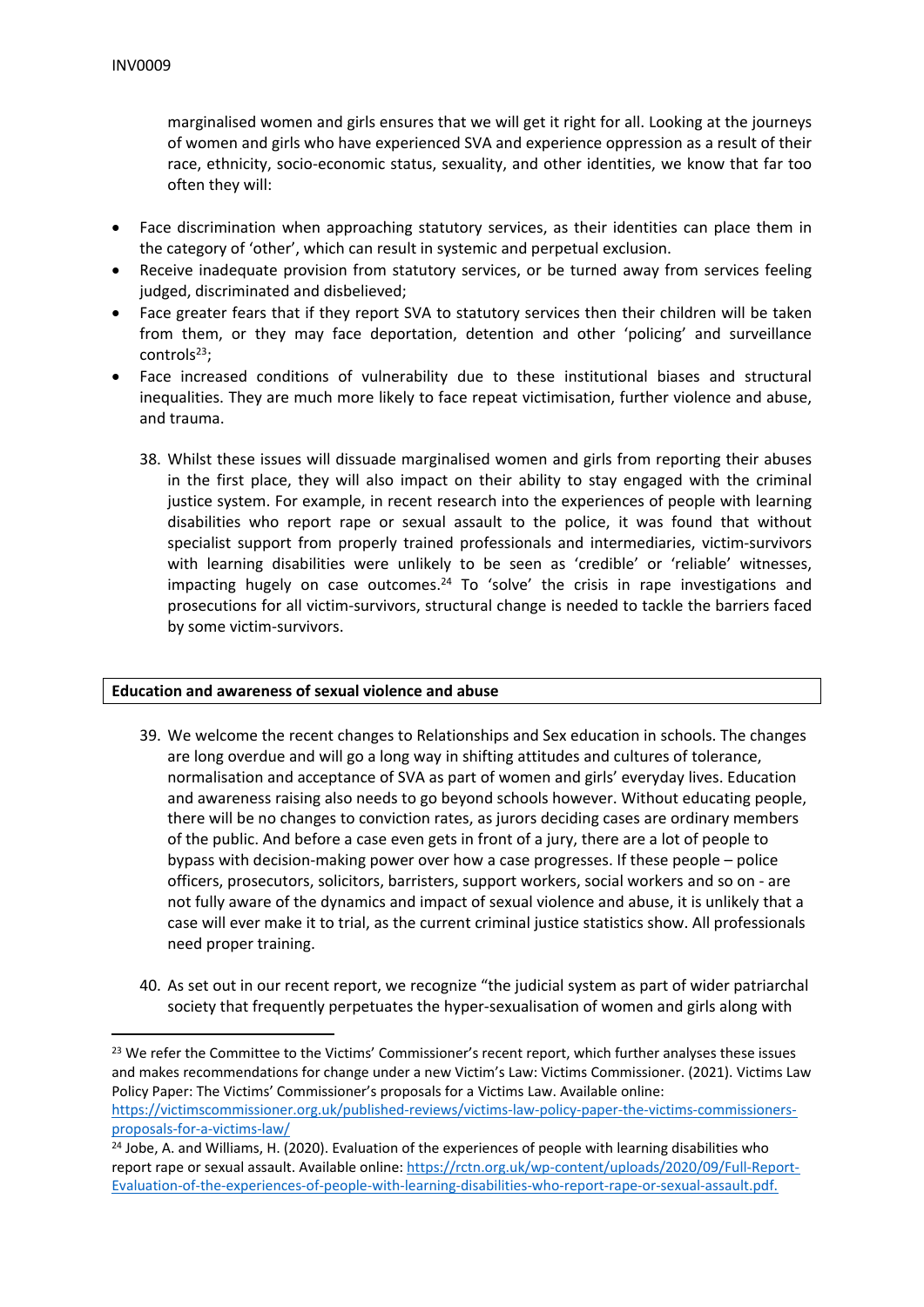myths about women and girls through misreporting, misrepresentation, and through poor public education. This is compounded by the victim-blaming, gendered and racialized stereotypes that exist when women interact with other support services such as health, social care and mental health. The example below shared by a 'by and for' specialist support service reflects the racialised and gendered assumptions which lead to a specific form of institutional scrutiny of Muslim women's behaviours, assuming that sexual violence and abuse in certain communities is only perpetrated within a familial/interpersonal context:

"*A young Muslim woman we are supporting disclosed that she had been sexually assaulted at a party* by a stranger. When she reported this, they kept questioning the fact that she had gone to a party as *a Muslim woman wearing a hijab. She felt that her disclosure was not taken seriously/believed because of the environment in which it took place."<sup>25</sup>*

41. The 2013 CSEW found that 28% of victim-survivors of rape or assault by penetration did not tell anyone because they did not think they would be believed.<sup>26</sup> With attitudes like the above from police, this is understandable. Until there is a culture shift, there will be no improvement in the handling of sexual violence and abuse cases.

#### <span id="page-10-0"></span>**Recovery and disclosure processes**

- 42. Issues surrounding the recovery and disclosure of sexual violence and abuse victim-survivors third party and digital material have a huge impact on the investigation and prosecution of reported rapes. Not only can current processes delay some cases by years while reams of irrelevant material are requested and reviewed from various agencies, but through the process of reviewing such material many of the issues that we discuss in this paper become clear, for example the scrutiny of victim-survivors credibility and the invocation of myths and stereotypes based on the 'rapeability' of women and girls who have a history of mental ill health, alcohol or substance misuse.
- 43. Key issues include:
- **Reasonable lines of enquiry -** Prosecutors frequently insist the police follow lines of enquiry that police investigators do not consider reasonable, or else a charge will not be made/a case will be dropped. Often requests for information are speculative and unrelated to the facts of the case, as evidenced by the independent evaluation<sup>27</sup> of a pilot of Sexual Violence Complainants' Advocates (SVCAs) in Northumbria, which sought to support complainants around recovery and disclosure issues.

*'The Attorney General has said: Speculative searching of a person's 3rd party material 'shouldn't be encouraged' and 'it is entirely proper and reasonable to search voluminous material obtained in the investigation (such as digital media) via the use of key word searches or other reasoned strategies. An invitation to the defence is proper in order to establish any key words or strategies they might wish us to use'. This is NOT being done. The CPS routinely ask us to obtain peoples 3rd party, medical, counselling and phone records*

<sup>25</sup> See note 1, p57.

<sup>&</sup>lt;sup>26</sup> Office for National Statistics. (2017). Sexual offences: appendix tables. Available online:

[https://www.ons.gov.uk/peoplepopulationandcommunity/crimeandjustice/datasets/sexualoffencesappendixt](https://www.ons.gov.uk/peoplepopulationandcommunity/crimeandjustice/datasets/sexualoffencesappendixtables) [ables](https://www.ons.gov.uk/peoplepopulationandcommunity/crimeandjustice/datasets/sexualoffencesappendixtables).

<sup>&</sup>lt;sup>27</sup> Smith, O. and Daly, E. (2020). Final Report: Evaluation of the Sexual Violence Complainants' Advocate Scheme, p22. Available online: [https://needisclear.files.wordpress.com/2020/11/svca-evaluation-final-report-](https://needisclear.files.wordpress.com/2020/11/svca-evaluation-final-report-1.pdf)[1.pdf](https://needisclear.files.wordpress.com/2020/11/svca-evaluation-final-report-1.pdf).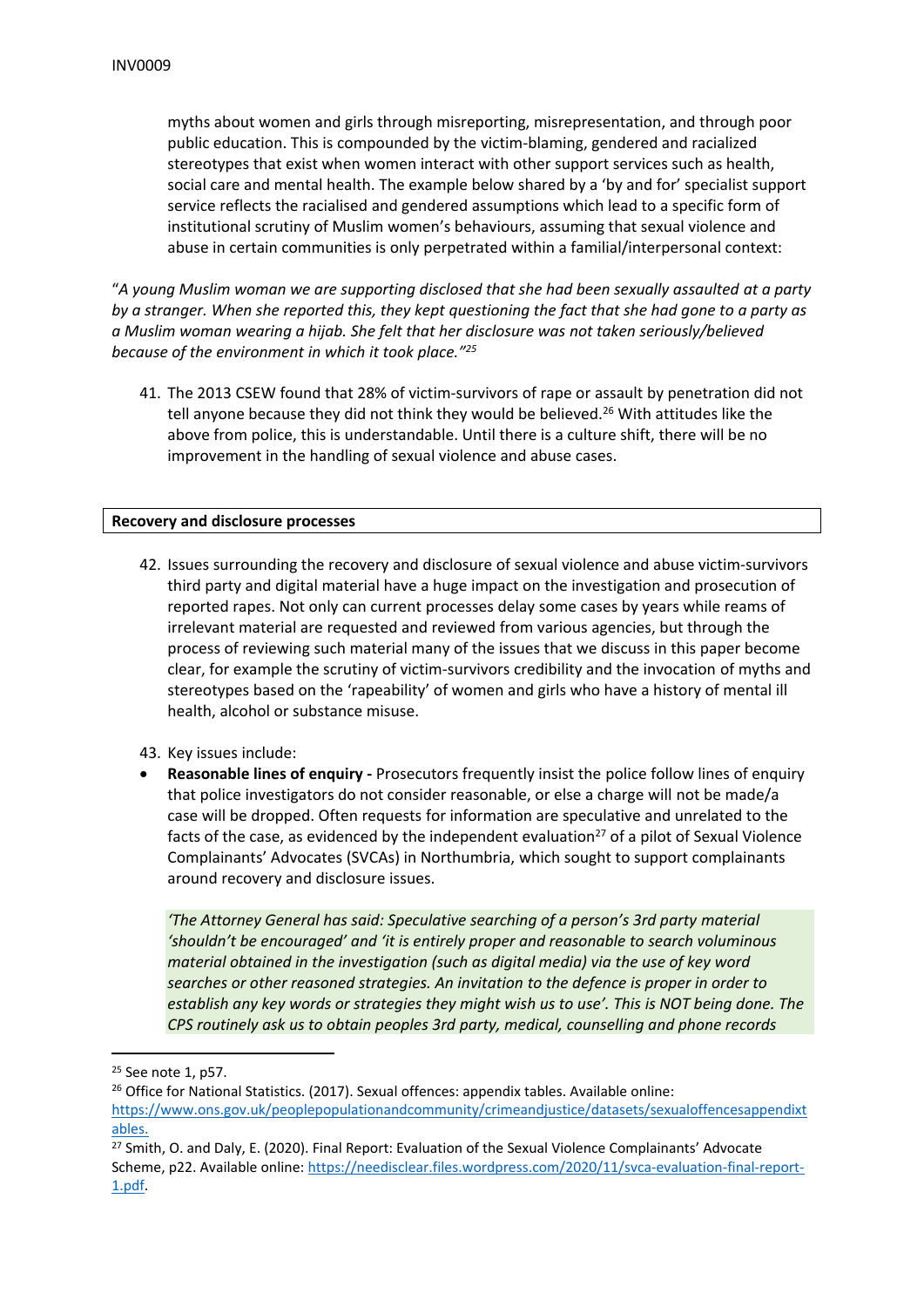*regardless of whether a legitimate line of enquiry exists or not. Further to that they insist that we check the voluminous data in its entirety. This is usually PRE-CHARGE.'* (Quote from a police officer involved in the SVCA pilot).*<sup>28</sup>*

 **Consent**: despite there being a need for complainants to give informed consent for police to access their personal third party material, not all officers understood this.

*'We have never asked for anything like that [consent for 3rd party material] in the past… If we don't get 3rd Party information the CPS won't charge any cases.'* (Quote from a police officer interviewed about the SVCA pilot). *<sup>29</sup>*

 **'Undermining material' and impact of third party and digital material on assessments of victim-survivor credibility:** As set out above, our legal system is set up in a way that invites defendant attacks on victim-survivor credibility. This is clearly seen in recovery and disclosure processes, whereby material suggesting that complainant is not 'saint like' is frequently used as a reason not to charge or progress a rape cases as it is unlikely to look good in front of a jury (the issues with this 'bookmaker's approach are discussed later in this paper).

*'I wish they told me that signing a form to give the police access to my phone meant they would be examining my consensual sexual relationships and sexual history. I didn't realize my relationships with my ex's, how many friends I have, how often I go out, is relevant to being raped by a school teacher.'* (Quote from a survivor supported by an SVCA).*<sup>30</sup>*

*'They asked for my entire medical history, even though I only dated my rapist for 5 weeks and said that they were asking for my complete records because the CPS will demand to see them, which sounds like nonsense given that the CPS are overwhelmed and irrelevant information will only add to their workload. They 'let slip' that any sign of drug abuse or depression in my medical history could influence the CPS's decision. Can addicts and the mentally ill not be raped?'* (Quote from a survivor supported by an SVCA). *<sup>31</sup>*

- **Impact on victim-survivors confidence in the criminal justice system:** In 2019, Synergy Essex, a partnership of Rape Crisis centres, conducted a dip sample of 2,268 rape cases reported in 2018/9. In 317 of these cases survivors withdrew their support for their investigation. 77% of these survivors stated that they withdrew support due to concerns around disclosure and invasion of privacy. This is a shocking finding, suggesting that urgent work is needed to prevent fishing expeditions for 'damaging' third party material. In no other types of case are complainants scrutinised to the same degree as rape victimsurvivors.
- **Independent legal representation:** We submit that independent legal representation (ILR) is needed to ensure that SVA complainants' Article 8 ECHR rights are being fully upheld and communicated, particularly with regard to recovery and disclosure processes. Rape Crisis member centres tell us that investigators and prosecutors continue to subject survivors to 'digital strip searches' and request excessive third party material. Some police offers are also willing to admit that this is the case, with one officer interviewed as part of the Northumbria Sexual Violence Complainants' Advocates (SVCA) pilot evaluation commenting on '*ludicrous*

<sup>28</sup> Ibid, p22.

<sup>29</sup> Ibid, p21.

<sup>30</sup> Ibid, p22.

<sup>31</sup> Ibid, p23.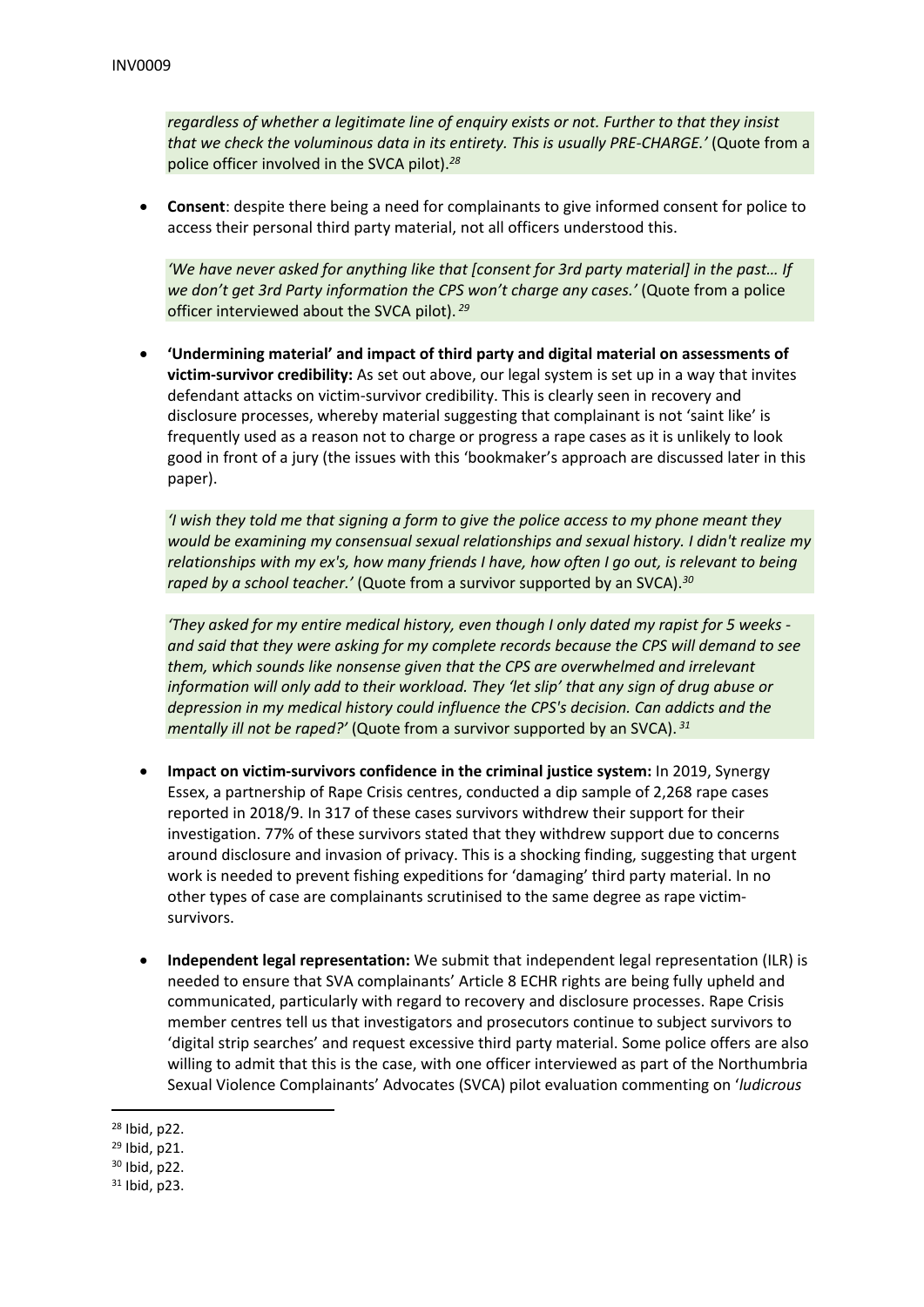*requests from the CPS'* for '*blanket information'*. <sup>32</sup> This officer stated that the SVCA pilot led to a '*change in the attitude of the CPS'*, and allowed police officers to follow reasonable lines of enquiry only.<sup>33</sup>

#### <span id="page-12-0"></span>**The CPS must return to a merits-based approach to charging**

- 44. The Committee will undoubtedly be aware of the recent judicial review of the CPS, brought by the End Violence against Women (EVAW) coalition.<sup>34</sup> As set out more fully in the 'Decriminalisation of Rape' report, it is our belief that the CPS has moved away from a merits based approach, towards a bookmakers approach to charging, in an attempt to improve their conviction rates. Whilst the judicial review case was unsuccessful, there is an incredible amount of evidence demonstrating a change in practice, coinciding with an alarming drop in rape cases resulting in charge in 2017/18. It is our belief that many of the issue identified in this paper are likely to be "symptomatic, of this change in approach, and the resulting perception of police officers and rape prosecutors that senior management at the CPS simply does not support the prosecution of challenging sexual offence cases".<sup>35</sup>
- 45. The dangers of a bookmakers approach to prosecuting rape are many. Prosecuting only the cases which will likely 'win' in front of a jury essentially means sifting cases through the lens of the 'real rape myth' and other rape myths and stereotypes. In turn, the only cases that society will hear of are these stereotypical rape cases, entrenching the idea that an attack by a strange in a dark alleyway on a perfectly 'innocent' victim is what rape is, and any differing allegation is a lie. The more entrenched this idea becomes, the more likely that victimsurvivors of other presentations of sexual violence and abuse will stay silent and refuse to report their experiences. This vicious cycle of attrition is dangerous and the exact scenario that the merits-based approach seeks to avoid. That all reference to such an approach has been removed from the CPS website is disappointing at best.
- 46. At the time of writing, there are no plans to change the oversight or governance structure of the CPS. The fact that the CPS took weaker cases out of the system to artificially improve the conviction rate is undisputed by the CPS and yet there are currently no mechanisms in place to deter the CPS from dropping cases again, or to hold them accountable. It is unacceptable that the CPS still have the prerogative to effectively decriminalise rape.

#### <span id="page-12-1"></span>**The option to 'offer no evidence' in sexual offence trials should be abolished**

- 47. Whilst we are aware that there will be cases that do not meet the Full Code test, we are concerned at the CPS practice of offering no evidence post-charge due to their inability to obtain survivors consent to access third party/electronic material in particular. This is especially concerning where the third-party material is arguably not relevant to the case, and is required to scrutinise the survivor's past, for example.
- 48. The Northumbria SVCA pilot gives one example of a case where the CPS consider offering no evidence unless they were permitted to access a complainant's full records from the age of

<https://www.centreforwomensjustice.org.uk/news/2020/6/29/1pti6p5e19unqglo7wd9mm68d621b7> <sup>35</sup> See note 1, p34.

<sup>32</sup> Ibid, p53.

<sup>33</sup> Ibid, p53.

<sup>34</sup> Centre for Women's Justice. (2020). Evidence of CPS Failure on Rape. Available online: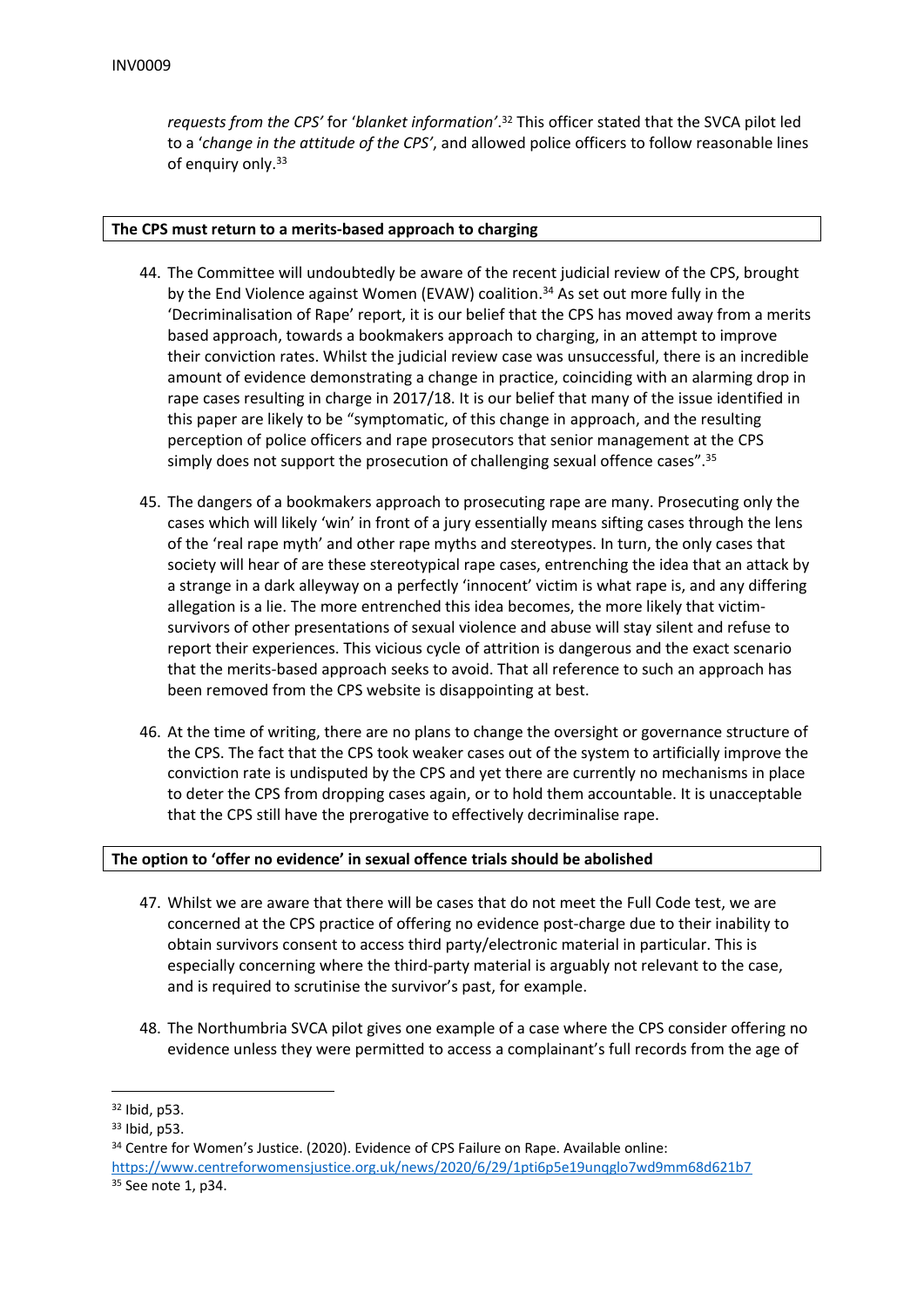18, despite her being decades older. The complainant, with SVCA support, did not give consent as she did not feel was request was reasonable, nor the records requested relevant to the case. The CPS responded to say:

*"It is clear from the material provided that there is a history of alcohol and substance misuse which extends back to the complainant's early adulthood. In light of this, it is necessary to broaden the parameters of the search, and obtain and review material over a longer period of time to determine whether there are further incidents which fall to be disclosed on the basis that they may assist the defence. I note your request for an application to be listed in* front of the Trial Judge, but it really is a matter for the police and CPS to determine what is a *reasonable line of enquiry…If we are unable to pursue this line of enquiry we will have to advise the Court that we have been unable to discharge our disclosure obligations and this will inevitably lead to us having to offer no evidence in a case we believe should be prosecuted." (*Quote from CPS contained in an SVCA case file).*<sup>36</sup>*

- 49. We are also aware of another case where the CPS were confused about a survivor's mobile phone records as she had been in contact with a friend of the same name as the defendant. Rather than engage with the survivor and her SVCA, as requested, to iron out the misunderstanding, the CPS went to court the next morning to offer no evidence, leaving the survivor with no way to explain or reopen the case.
- 50. Offering no evidence removes a survivors options to have CPS decisions independently reviewed and cases reopened. We feel that this is a draconian measure which hinders the proper administration of justice and the process should be reviewed urgently.

# **Summary & Recommendations**

- 51. There have been numerous strategies and plans published by key organisations over the years, most recently for example, the CPS RASSO 2025 Strategy, and the Joint National Disclosure Improvement Plan. Yet even where these strategies agree on what the issues are, there does not appear to be any real appetite for change. The time truly has come to move beyond paying lip service to these issues.
- 52. RCEW has previously made several recommendations to the government regarding necessary improvements in the handling of sexual violence and abuse cases, as have other organisations within the sector, along with the Victim's Commissioner. For the sake of brevity, we refer the Committee to the recommendations contained within our recent report, co-authored with other organisations in the sector<sup>37</sup>, as well as to the comprehensive recommendations set out in our recent submission to the government in respect of a new VAWG Strategy (Appendix 1).

June 2021

<sup>36</sup> See note 27, p44.

<sup>37</sup> See note 1.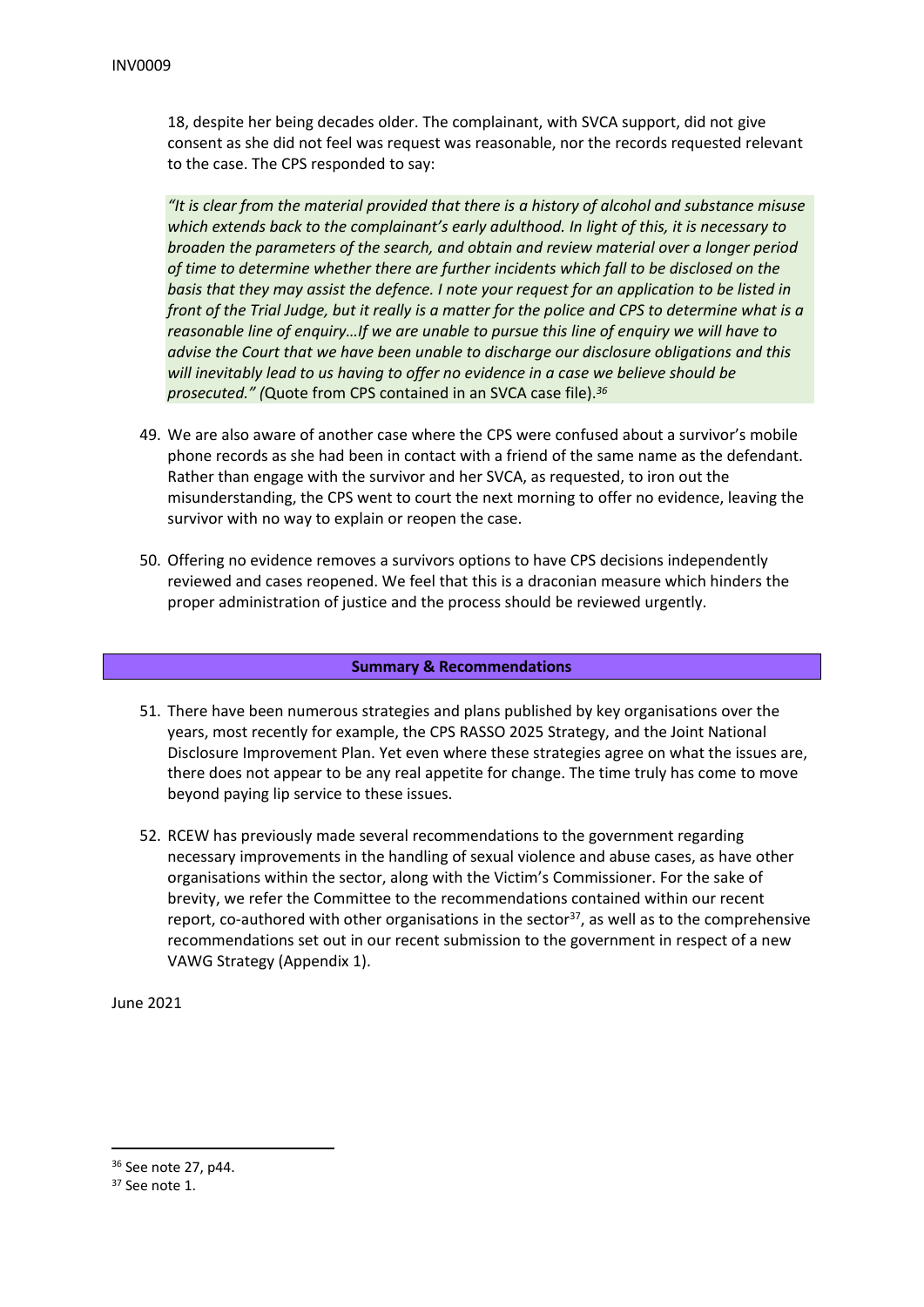# **APPENDIX 1: Summary of recommendations made to the government with regards to the new VAWG Strategy**

RCEW recommends that the new VAWG Strategy:

- **1.** Is designed to centre women and girls who experience SVA, and **tackle the systemic barriers** facing women and girls, including Black and minoritised women and girls, migrant women, Deaf and disabled women and girls, LGBTQ+ survivors and women facing multiple forms of disadvantage.
- **2.** Sets out the government's intention for **policy and funding reform to deliver equal protection for all women and girls** – including: reversing the effective decriminalisation of rape and ensuring access to justice for all SVA survivors.
- **3.** Clearly defines the **specialist SVA sector as expert providers and critical strategic partners** whose participation is essential for effective local, regional and national VAWG partnerships.
- **4.** Ensures that the **public sector equality duty and equalities impact assessments** are routinely and effectively used by local authorities and other statutory agencies to ensure that women and girls are treated equally in all decision-making processes that affect them.
- **5.** Recommends that **funding structures are designed around a comprehensive approach to addressing SVA,** which means long-term sustainability enabling specialist organisations to plan and deliver appropriate provision for women and girls.
- **6.** Incentivises and encourages **local areas to work together** to respond to the changing nature of all forms of SVA in their area.
- **7.** Encourages **local areas to recognise the diversity of survivors' experiences**, understand their local population and the specific needs of their communities, so that they are adequately meeting their needs, particularly the needs of minoritised and marginalised survivors.
- **8.** States the government's expectation that **Coordinated Community Responses** should not just deliver a crisis response to SVA, but work to identify SVA early on and prevent it from happening in the first place. Responses must be informed by survivors, data driven, intersectional and mindful of the multiple barriers and discrimination faced by different survivors.
- **9.** Clarifies the legal responsibilities of the government and public bodies to **sustainably fund specialist voluntary sector SVA services**, including for women and children, as per Article 22 of the Istanbul Convention.
- **10.** Acknowledges the **Rape Crisis England and Wales National Service Standards**, based on the MoJ Cope and Recover service outcomes. The RCEW National Service Standards mark the difference between a generic provider and a specialist SVA provider.
- **11.** Considers criminal justice responses proportionately, with the **therapeutic needs of survivors** given more priority urgently.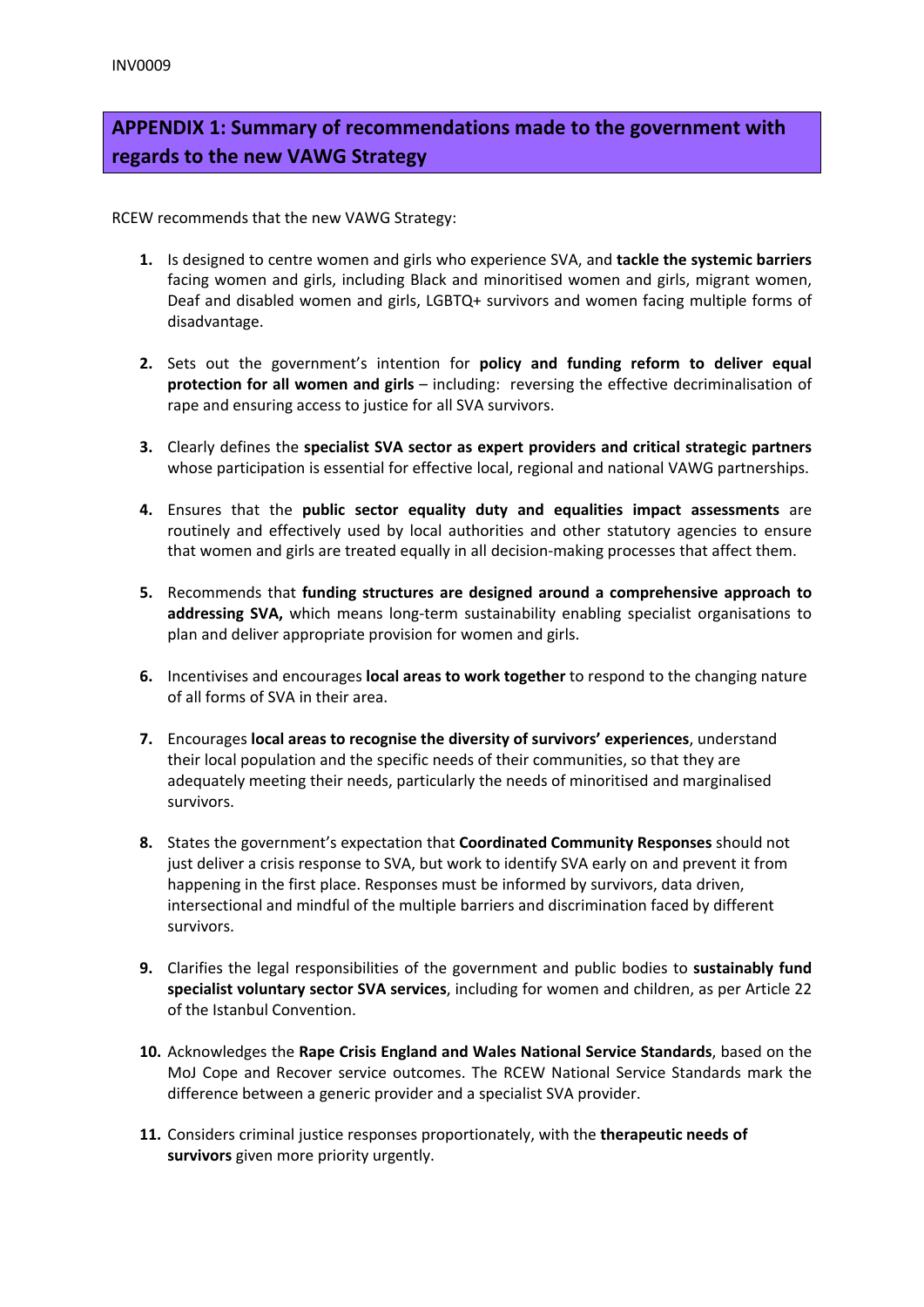- **12.** Highlights the importance of CCGs and local authorities, among other agencies, funding therapeutic provision for SVA survivors, in order to **end the current hierarchy of care**.
- **13.** Is delivered alongside a **secure, national multi-year funding settlement for the specialist SVA sector**. This settlement should ensure that all forms of service provision are resilient for the future and should be delivered by all government departments responsible for SVA/VAWG. Funding should include ring-fenced funding for specialist services led 'by and for' Black and minoritised women, women-only services, Deaf and disabled survivors, survivors with learning disabilities, and LGBT+ survivors.
- **14.** Promotes the s**ystematic reform of the current competitive funding and commissioning landscape** to ensure that specialist voluntary sector SVA services can fairly access funding. This requires: returning to long-term grant funding model for provision; ending competitive tendering where it is not required; ensuring all funding and commissioning processes for SVA recognise and value specialist support provision as required under the Istanbul Convention; adopting established quality standards in the SVA sector as the basis for funding; and delivering core funding to organisations so that services genuinely access full cost recovery for the support they deliver.
- **15.** Requires that local and regional funding and commissioning processes adhere fully to the **Equalities Act and Public Sector Equality Duty**, and are led by partnerships, which reflect and represent the populations they serve – requiring the full inclusion of the specialist by and for sector in commissioning processes and outcomes.
- **16.** Ensures that all **public funding supports women-centred, trauma-informed, needs-led, holistic, wrap-around support services**, as the sustainable way of addressing intersecting need and preventing further repeat victimisation and exposure to further risk. This requires moving away from a focus on funding through criminal justice outcomes, valuing women's recovery more holistically and comprehensively, and ensuring women have a voice in the support they can access.
- **17.** Confirms that **funding for men and boys' support services should be proportionate**, and not removed from pots of funding for the support of women and girls.
- **18.** Sets out the government's intention to **action all recommendations of the APPG on Sexual Violence<sup>38</sup> with regards to funding and commission SVA services**.
- **19.** Sets out the government's intention to create **enforceable national standards and commissioning guidance**, especially if the direction of travel is to continue to devolve commissioning responsibilities locally. At a minimum, commissioners must abide by the National Statement of Expectations. Separately, RCEW would welcome the opportunity to be consulted upon to strengthen the Home Office National Statement of Expectations so that it is appropriate to meet need.
- **20.** Requires all **PCC commissioning officers to engage in thorough SVA training** provided by RCEW and rolled out by the APCC.

<sup>38</sup> RCEW. (2018). All-Party Parliamentary Group on Sexual Violence report into the Funding and Commissioning of Sexual Violence and Abuse Services. Available online: [https://rapecrisis.org.uk/media/1914/appgreportfinal.pdf.](https://rapecrisis.org.uk/media/1914/appgreportfinal.pdf)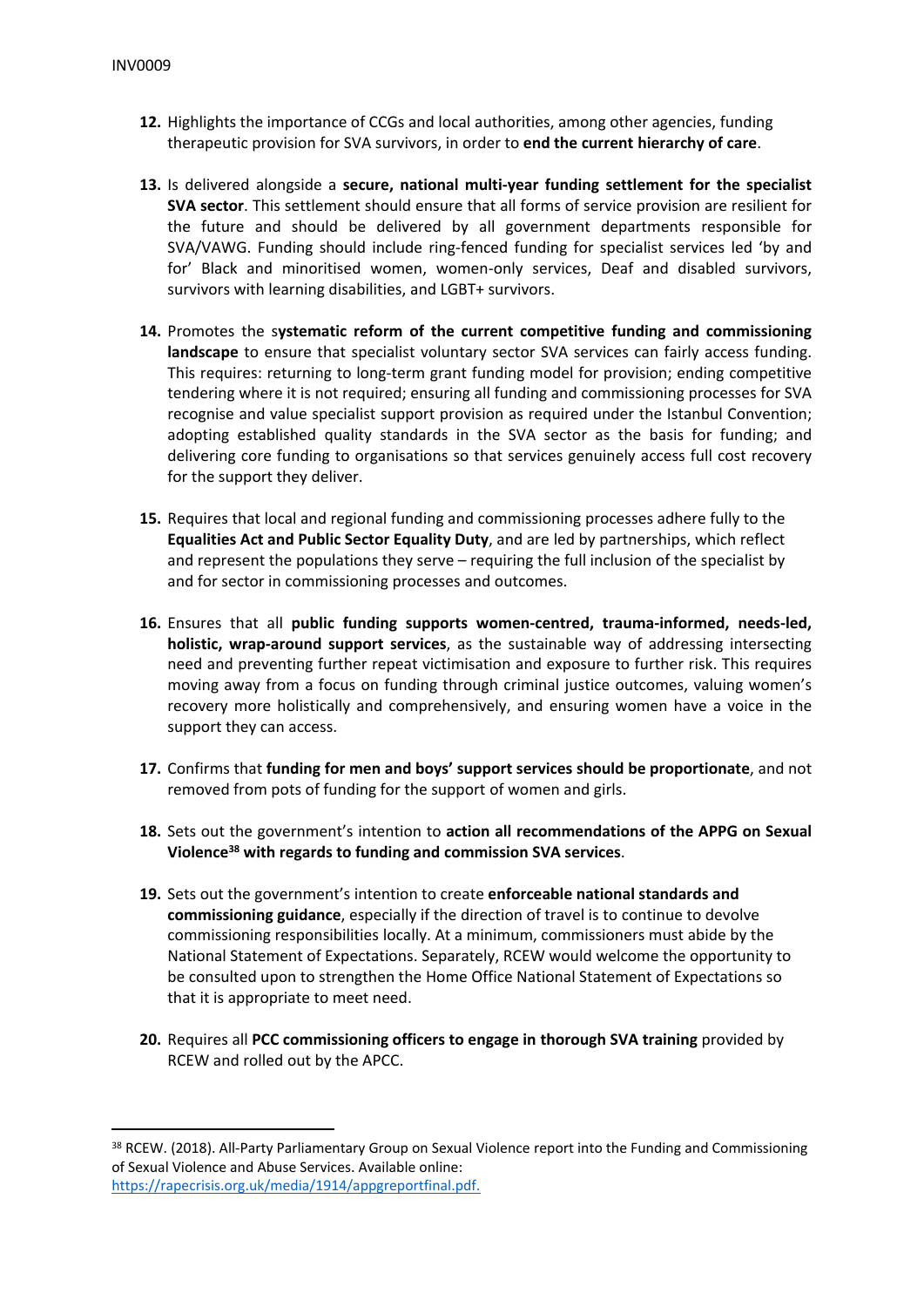- **21.** Sets out the government's expectation that local authorities will consider the additional demand placed on voluntary sector specialist VAWG services in their areas, when stipulating **planning gains** for housing developers under s106 Town and County Planning Act 1990. Funding for specialist voluntary sector services should be included in any new planning gains.
- **22.** Set out the intention to create **cross-government pooled budgets** to fund a national SVA sustainable funding model, as mentioned in Conservative manifestos and the recent No 10 Hidden Harms Summit.
- **23.** Commit the government to providing funding of at least **£195 million/year to Rape Crisis centres** so that they can be fully and sustainably funded to meet increasing demand.
- **24.** Emphasises the need for **commissioners to provide full cost recovery**, to take into account the additional 'behind-the-scenes', 'back office' and consultancy work provided to commissioners and government departments – data-capturing, data analysis, endless requests for data and monitoring requests. This work is currently completed by Rape Crisis Centres and RCEW, unfunded.
- **25.** Sets out the government's commitment to provide **specific funding to be awarded to specialist Rape Crisis centres and others to work with hidden survivors**, such as those in rural areas who struggle to access statutory and/or voluntary services, survivors in the Deaf community, survivors for whom English is a second language, survivors with learning disabilities, and survivors who do not use speech.
- **26.** Sets out plans for the creation of an independent national **Sexual Violence and Abuse Commissioner**.
- **27.** Names a **ministerial lead** who will have responsibility for the response to SVA.
- **28.** Fully reflects the requirements of the Convention on the Elimination of All Forms of Discrimination against Women (**CEDAW**) and the recommendations of the CEDAW Committee.
- **29.** Commits the government to ratifying the **Istanbul Convention** as a matter of urgency.
- **30.** Commits the government to satisfying the Istanbul Convention by ensuring the required levels of specialist SVA support – **one Rape Crisis centre per 200,000 population of women**.
- **31.** Embeds **prevention and early intervention** throughout the strategy and its delivery, committing to critical change across all systems including schools, communities, health, welfare and social services, as well as the CJS.
- **32.** Recognizes the integral role of, and ensures that prevention work is not done without, specialist by and for **SVA services who need to be sustainably funded for their prevention and community work**.
- **33.** Recognizes that **specialist Rape Crisis SVA counselling is to be understood as prevention** work and as such these services must be included within the prevention element of the VAWG Strategy.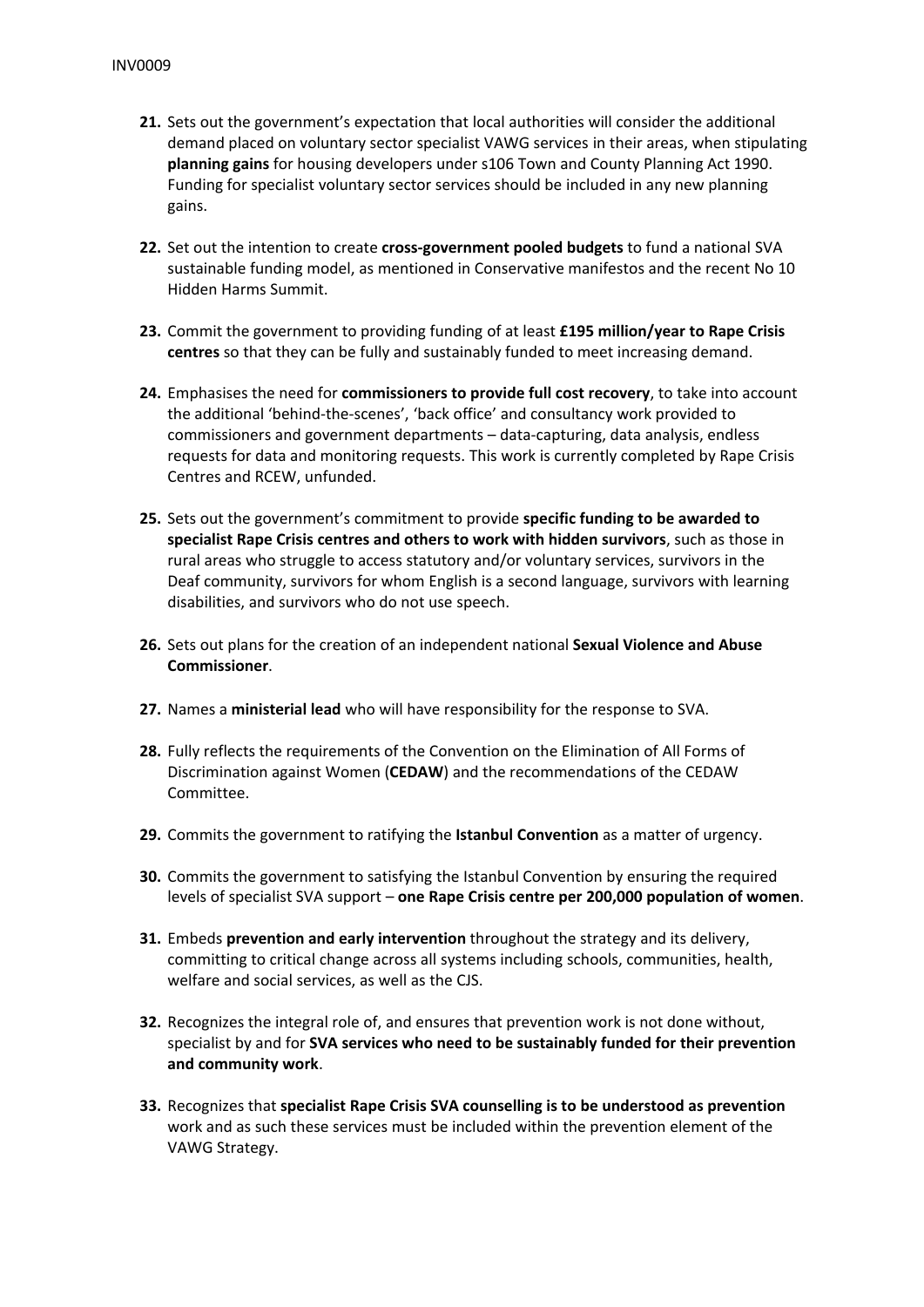- **34.** Commits the government to a **long-term, government-backed, public campaign** on consent, rape, child sexual abuse within the family and the surrounding myths and stereotypes.
- **35.** Commits the government and all its departments to **work with RCEW** to solve the current funding crisis and ensure the needs of SVA survivors are met. This includes engagement from the Home Office, MHCLG, the Department for Health and the Department for Education in particular.
- **36.** Sets out the government's intention to create a **fund for SVA national membership organisations (NMOs)** to enable the capacity needed to properly engage with the government. At present RCEW receives little funding, yet is expected to advise the government on their terms, often at short notice, and with no funding.
- **37.** Raises the profile of **domestic sexual violence and abuse**.
- **38.** Acknowledges the need to **disaggregate data to show sexual violence within domestic abuse**, and encourages organisations such as the CPS and police forces to do so.
- **39.** Commits to **funding specialist SVA services for the sexual domestic abuse work** that they currently undertake with no dedicated funding attached.
- **40.** Fully considers and reflects the needs of **adult women survivors of CSA**.
- **41.** Incorporates the findings and recommendations of the recent Joint Targeted Area Inspection (JTAI) of the **multi-agency response to CSA**<sup>39</sup> .
- **42.** Fully incorporates the **needs of girls** as well as women.
- **43.** Flags the need for the review and improvement of professional responses to '**harmful sexual behaviour'**.
- **44.** Commits to the full implementation and further promotion of **Sarah's Law**.
- **45.** Commits to ensuring **local commissioners prioritise the needs of girls** in accessing specialist SVA services. Rape Crisis Centres who are providing specialist children's, young people's and non-abusing family member SVA services need local commissioner acknowledgement and funding, ending the heavy reliance on large national children's charities without a local footprint.
- **46.** Gives **proportionate attention to 'new and emerging' ways of offending**/accessing victimsurvivors, acknowledging that the impact on survivors of SVA and their support needs is the same no matter how the offence was committed.
- **47.** Commits the government, particularly the Department for Education, to **engage with RCEW as a National Membership Organisation (NMO) in rolling out any proposed changes to education** around SVA and consent in schools.

<sup>&</sup>lt;sup>39</sup> HMIP, HMICFRS, CQC & Ofsted. (2021). The multi-agency response to child sexual abuse in the family environment: Prevention, identification, protection and support. Available online: [https://assets.publishing.service.gov.uk/government/uploads/system/uploads/attachment\\_data/file/862454/](https://assets.publishing.service.gov.uk/government/uploads/system/uploads/attachment_data/file/862454/Multi_agency_response_to_child_sexual_abuse_in_the_family_environment_joint_targeted_area_inspections_JTAIs.pdf) Multi agency response to child sexual abuse in the family environment joint targeted area inspections [\\_JTAIs.pdf](https://assets.publishing.service.gov.uk/government/uploads/system/uploads/attachment_data/file/862454/Multi_agency_response_to_child_sexual_abuse_in_the_family_environment_joint_targeted_area_inspections_JTAIs.pdf).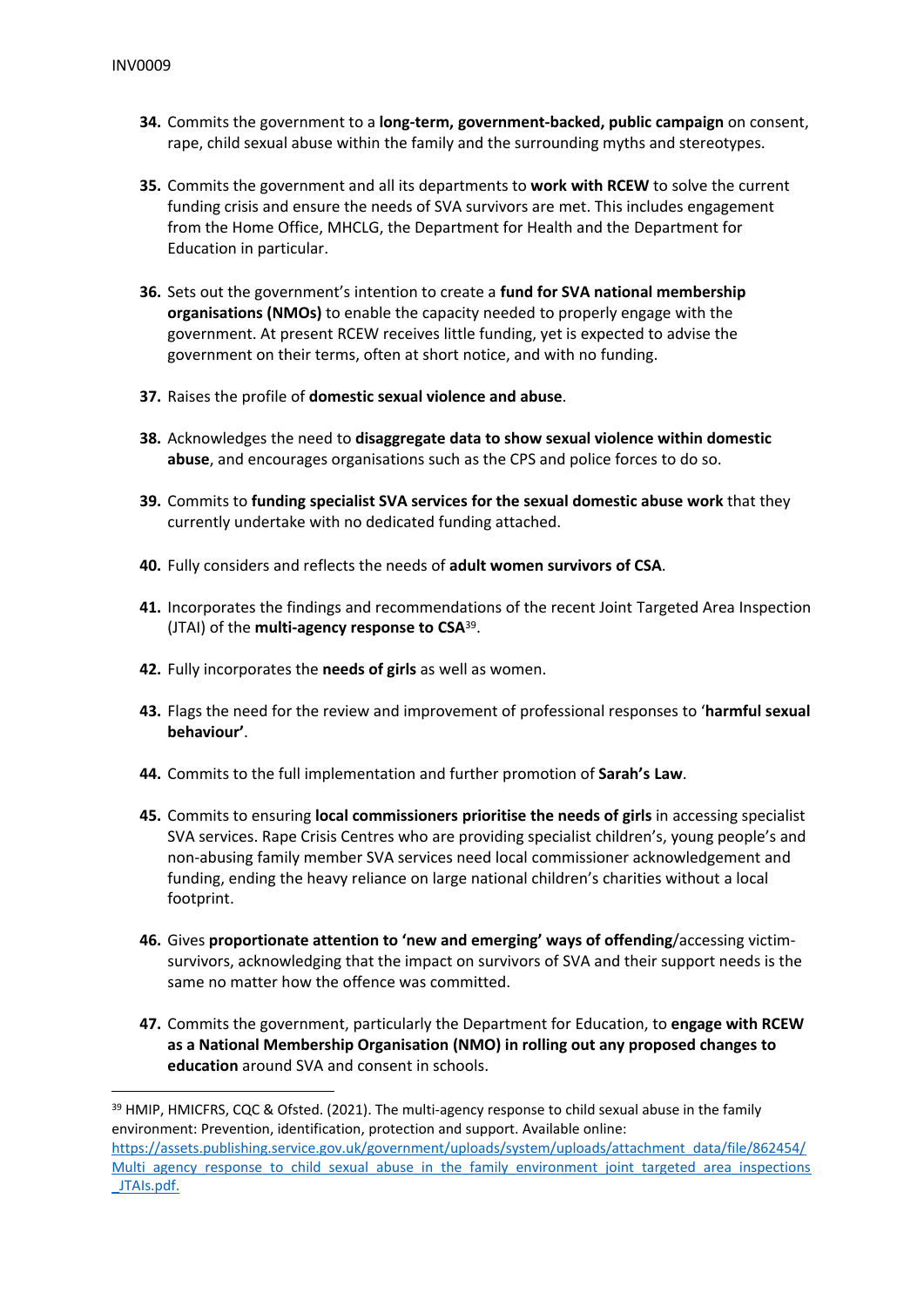- **48.** Sets out plans to ensure **universal delivery of a 'whole school approach'** across educational settings.
- **49.** Commits the government to **responding to perpetrators across all forms of VAWG**, including by supporting the development and safe testing of a range of interventions and multi-agency responses across different cohorts of perpetrator.
- **50.** Commits the government to establishing **a national quality assurance system for perpetrator interventions**, ensuring accreditation for all programmes funded from national government and public bodies.
- **51.** Emphasises the need to **monitor protection orders**, such as Sexual Harm Prevention Orders, more closely and efficiently.
- **52.** Acknowledges and sets out plans to urgently improve the **abysmal criminal justice statistics** for the prosecutions of rape and other sexual offences, and sets out plans to improve the experiences of survivors of SVA within the CJS. A comprehensive set of recommendations which overlap with those found in this submission can be found in "The Decriminalisation of Rape", a report that RCEW co-authored alongside CWJ, Imkaan and EVAW.<sup>40</sup>
- **53.** Sets a date for the publication of the results of the government's **end-to-end Rape Review** and engage meaningfully with RCEW as a National Membership Organisation (NMO), to act on issues identified.
- **54.** Sets out the government's intention to undertake a complete review of current **recovery and disclosure processes** in sexual offence cases. This exercise should be conducted in partnership with the Information Commissioner's Office, RCEW as an NMO, and other professionals in the SVA sector. The review should seek to clarify the laws around recovery and disclosure, assess the impact on SVA survivors of current processes, and make recommendations for urgent improvement.
- **55.** Sets out the government's intention to follow in the footsteps of most other jurisdictions and commit to creating a national scheme of **independent legal representation** for SVA complainants.
- **56.** Sets out the government's intention to **review the process of 'offering no evidence'** in sexual offence cases, and the impact this has on SVA survivors' access to justice.
- **57.** Encourages the CPS and police forces to better publicise and promote the availability of a **case review** to all survivors whose cases are not progressed through the CJS.
- **58.** Requires that the CPS and police **publish data** detailing how many cases are submitted for **review**, how many are accepted/rejected, and the reasons for the decisions. This data show be disaggregated by gender, case type, ethnicity and other variables. This will allow greater transparency of the system and enable analysis of which complainants do/do not ask for reviews.

<sup>40</sup> Centre for Women's Justice, End Violence against Women Coalition, Imkaan and Rape Crisis England and Wales. (2020). The Decriminalisation of Rape: Why the Justice System is Failing Rape Survivors and What Needs to Change. Available online: [https://rapecrisis.org.uk/media/2396/c-decriminalisation-of-rape-report](https://rapecrisis.org.uk/media/2396/c-decriminalisation-of-rape-report-cwj-evaw-imkaan-rcew-nov-2020.pdf)[cwj-evaw-imkaan-rcew-nov-2020.pdf](https://rapecrisis.org.uk/media/2396/c-decriminalisation-of-rape-report-cwj-evaw-imkaan-rcew-nov-2020.pdf).